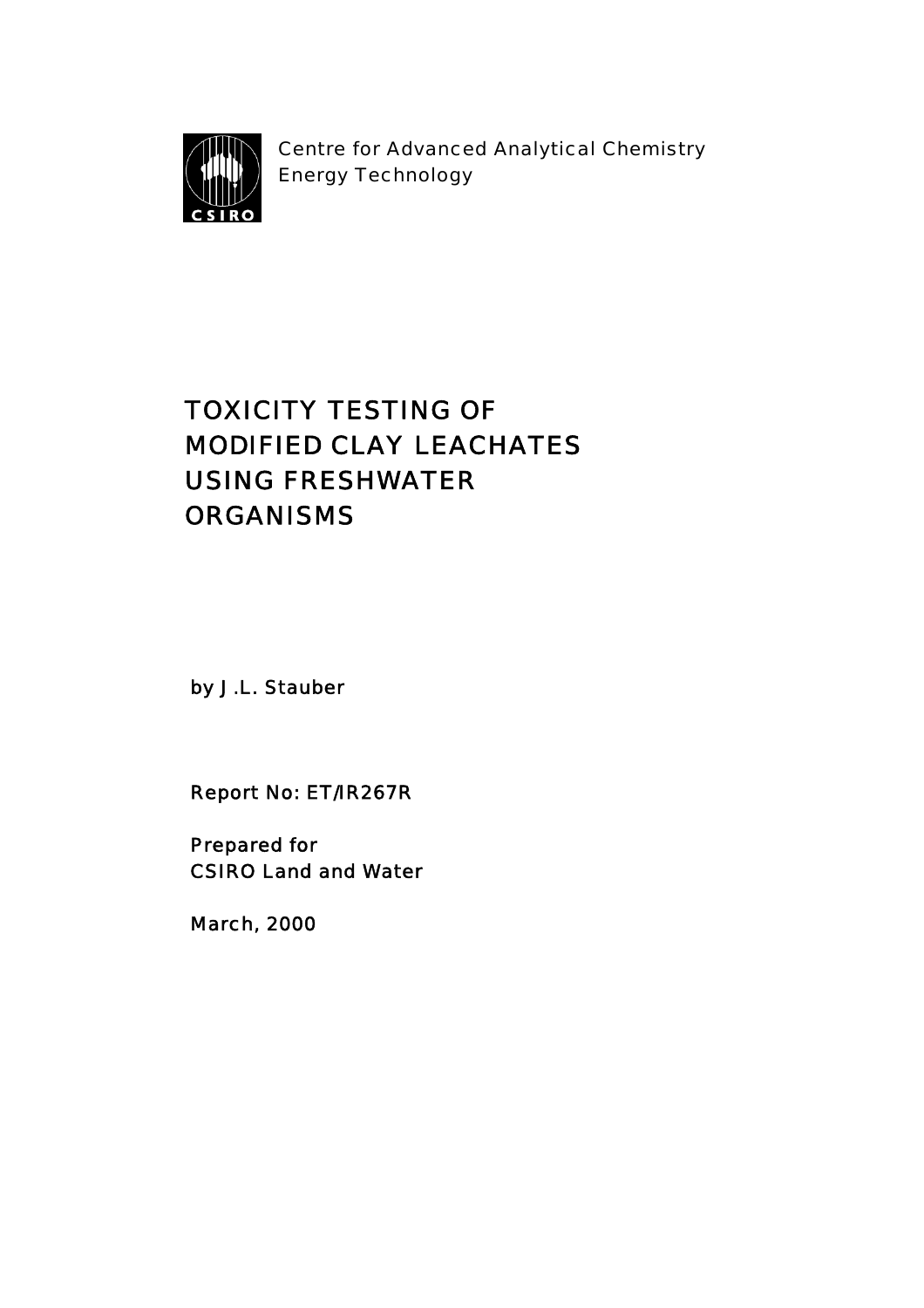# <span id="page-1-0"></span>**EXECUTIVE SUMMARY**

#### **Background**

CSIRO Land and Water (CLW) have developed modified clays that, when added to a water body, will reduce phosphate concentrations and limit the growth of nuisance algae. In order to obtain regulatory authority approval for the use of this material in a range of water bodies, information on its ecotoxicity in freshwater systems was required.

#### **Objective**

The objective of this project was to compile initial data on the toxicity of leachates of the modified clay to freshwater organisms. Acute toxicity was determined using the cladoceran *Ceriodaphnia dubia* (48 h survival) and juvenile eastern rainbow fish (*Melanotaenia duboulayi*, 96 h immobilisation). Chronic toxicity was determined using the *Ceriodaphnia dubia* 7-day reproduction test and a 72-h algal growth inhibition test with the green alga *Selenastrum capricornutum*.

#### **Conclusions**

Leachates of modified clay were not toxic to juvenile eastern rainbow fish nor to the freshwater alga *Selenastrum capricornutum* in chronic 72-h growth inhibition tests.

The synthetic softwater leachates were of low toxicity to survival of the cladoceran *Ceriodaphnia dubia,* with a 48-h LC50 value (the concentration resulting in a 50% reduction in survival compared with controls) of 49%, equivalent to 24.5 g clay/L. Dilutions of leachate of 1:8 would be sufficient to remove this acute toxicity. The toxicity of the leachate was not due to colloidal material, as removal of this fraction by ultrafiltration through a 0.1 µm membrane filter, did not reduce toxicity. Lanthanum concentrations in the leachate at the 48 h LC50 value were 80 µg/L, much lower than the concentrations reported to be toxic to the cladoceran *Daphnia magna.* 

The leachate was also toxic to *Ceriodaphnia* reproduction at all concentrations tested, with a reduced number of young over 7 days compared to controls. The no observable effect concentration was <6.25% i.e <3.1 g clay/L (<126 µg La/L).

Using estimates of clay application rates, estimated environmental concentrations of the clay in the water column were compared to acute effects data based on the toxicity tests. The calculated hazard quotient for freshwaters was <0.1, indicating minimal risk of acute toxicity from clay application. There may be a small risk of chronic toxicity, however this would need to be investigated further in field applications of the modified clay.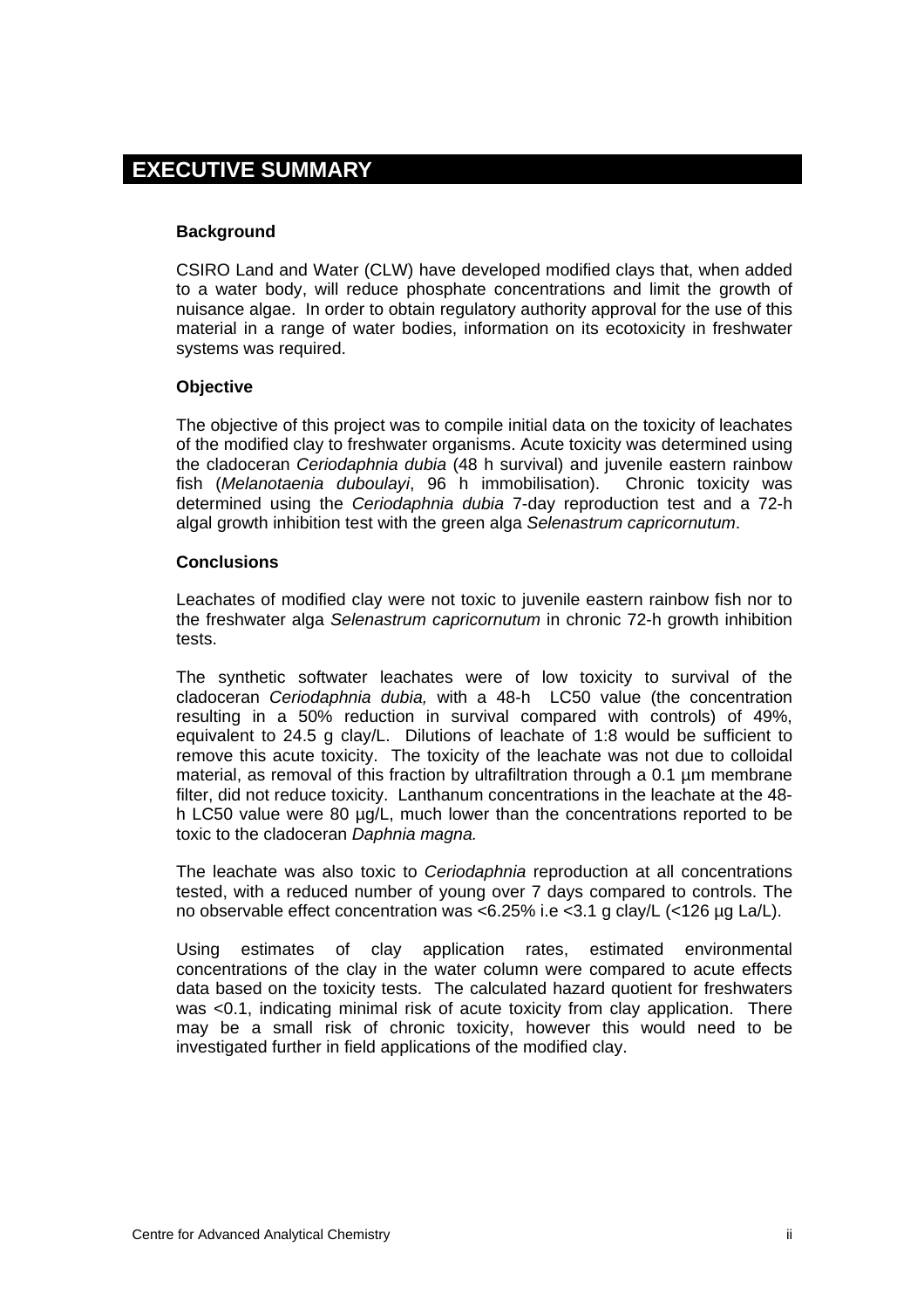# TABLE OF CONTENTS

| 1                     |                                                                                |  |
|-----------------------|--------------------------------------------------------------------------------|--|
| $\overline{2}$<br>2.1 |                                                                                |  |
| $2.2\phantom{0}$      |                                                                                |  |
| 2.3                   |                                                                                |  |
|                       |                                                                                |  |
| 2.4.1                 |                                                                                |  |
| 2.4.2                 |                                                                                |  |
|                       |                                                                                |  |
| 2.6                   |                                                                                |  |
| 2.6.1                 |                                                                                |  |
| 2.6.2                 |                                                                                |  |
| 2.6.3                 |                                                                                |  |
| 3<br>3.1              | Chronic Toxicity of Milli-Q Freshwater Leachate to Selenastrum capricornutum 9 |  |
| 3.1.1                 |                                                                                |  |
| 3.1.2                 |                                                                                |  |
| 3.1.3                 |                                                                                |  |
|                       | 3.2 Acute Toxicity of Milli-Q Freshwater Leachates to Ceriodaphnia dubia 9     |  |
| 3.2.1                 |                                                                                |  |
| 3.2.2                 |                                                                                |  |
| 3.2.3                 |                                                                                |  |
|                       | 3.3 Acute Toxicity of Synthetic Softwater Leachates to Ceriodaphnia dubia 11   |  |
| 3.3.1                 |                                                                                |  |
| 3.3.2                 |                                                                                |  |
| 3.3.3                 |                                                                                |  |
| 3.3.4                 |                                                                                |  |
|                       | 3.4 Chronic Toxicity of Softwater Leachate to Ceriodaphnia dubia  13           |  |
| 3.4.1                 |                                                                                |  |
| 3.4.2                 |                                                                                |  |
| 3.4.3                 |                                                                                |  |
|                       | 3.5 Acute Toxicity of Softwater Lachates to Juvenile Eastern Rainbow Fish  14  |  |
| 3.5.1                 |                                                                                |  |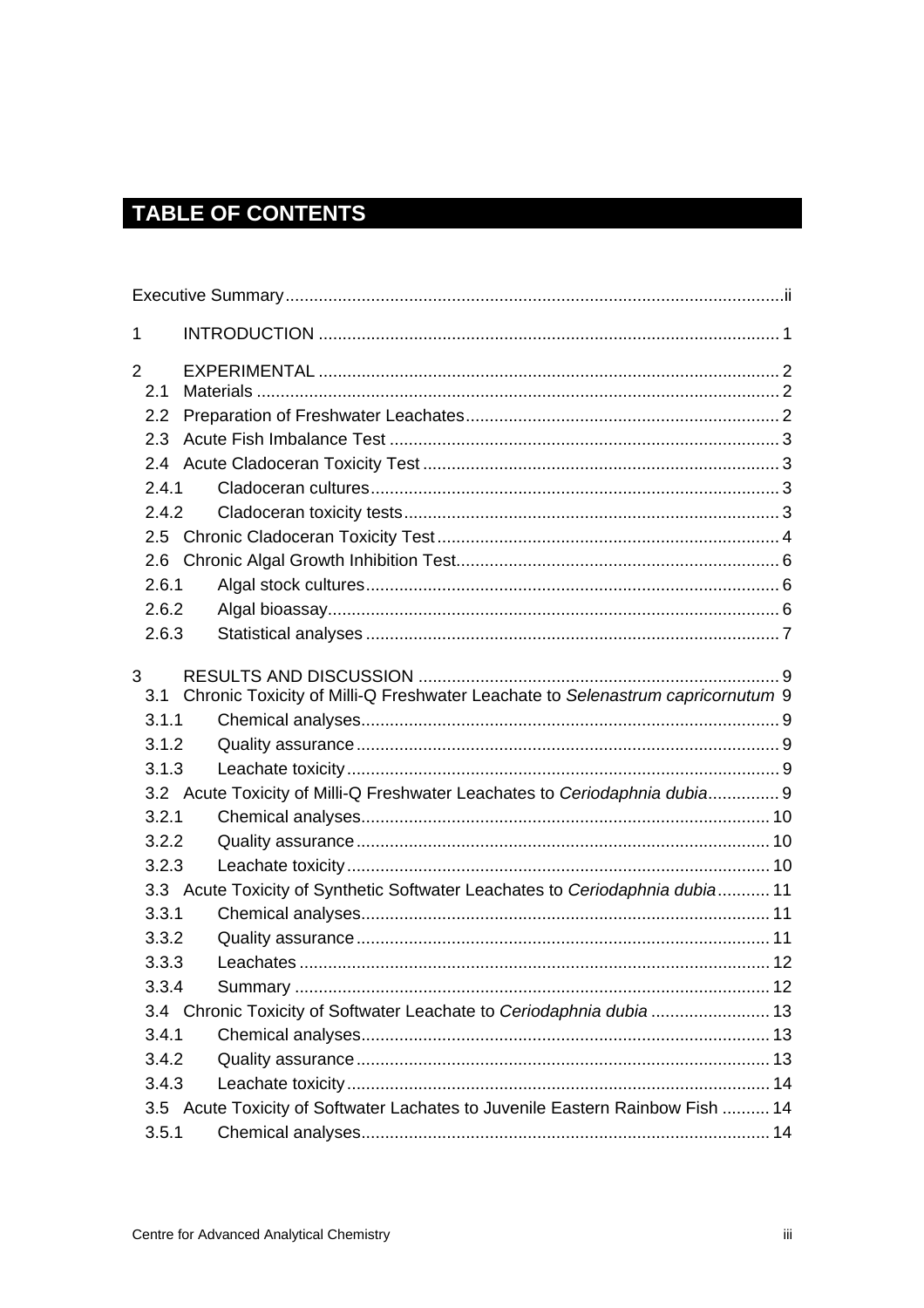| 3.6 Implications for Application of the Modified Clays to Aquatic Systems 15 |  |
|------------------------------------------------------------------------------|--|
|                                                                              |  |
|                                                                              |  |
|                                                                              |  |

## **List of Tables:**

| Table 2. Summary of Test Conditions for the Ceriodaphnia dubia Acute Toxicity Test. 5                                                        |
|----------------------------------------------------------------------------------------------------------------------------------------------|
| Table 3. Summary of Test Conditions for the Ceriodaphnia dubia Chronic Toxicity Test                                                         |
| Table 4 Summary of Toxicity Test Conditions for the Freshwater Algal Selenastrum                                                             |
| Table 5 Toxicity of the Milli-Q Water Leachate of Modified Clay to the Green Alga                                                            |
| Table 6 Toxicity of Filtered and Ultrafiltered Milli-Q Clay Leachate to Ceriodaphnia                                                         |
| Table 7 Toxicity of Filtered and Ultrafiltered Softwater Clay Leachate to Ceriodaphnia                                                       |
| Table 8. Chronic toxicity of softwater clay leachate to Ceriodaphnia survival and                                                            |
| Table 9 Cumulative Percent of Imbalanced Fish Exposed to the Test Solutions and<br>Controls at 24-h Intervals over the 96 h Test Period.  15 |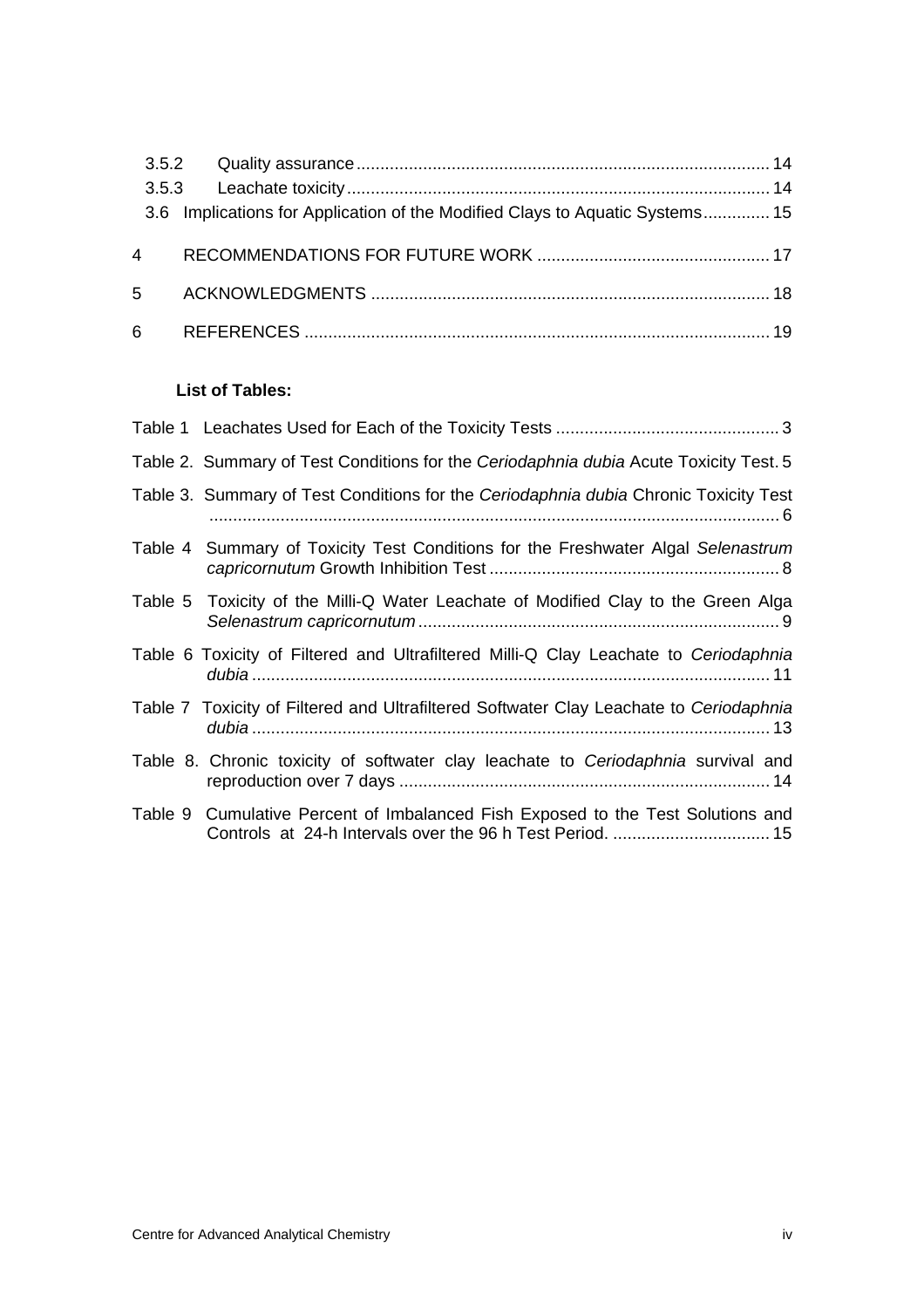## <span id="page-4-0"></span>**1 INTRODUCTION**

CSIRO Land and Water (CLW) have developed modified clays that efficiently remove phosphate from solution. This material can be applied to water bodies to limit the growth of nuisance algae. In order to have this material approved by regulatory authorities for its use, information is required on its potential ecotoxicity in freshwater environments.

For registration of chemicals in Australia under the National Industrial Chemical Notification and Assessment Scheme (NICNAS), the most basic data required to assess environmental impacts are toxicity data for an alga, an invertebrate and a fish. Although it is unlikely that the modified clay would be considered by regulators to be a new chemical, the nature of any potential environmental effects of the material still needed to be established prior to its application to waterways.

The aim of this project was to establish whether freshwater leachates of the modified clay (Phoslock) were toxic to freshwater biota. Acute toxicity was determined using the cladoceran *Ceriodaphnia dubia* (48 h survival) and juvenile eastern rainbow fish (*Melanotaenia duboulayi*, 96 h immobilisation). Chronic toxicity was determined using the *Ceriodaphnia dubia* 7-day reproduction test and a 72-h algal growth inhibition test with the green alga *Selenastrum capricornutum*. Freshwater leachates of the clay in Milli-Q and synthetic softwater were tested for acute toxicity, before and after ultrafiltration, using the water flea *Ceriodaphnia dubia*. This work formed part of a first tier risk assessment for the application of the modified clay to freshwater aquatic systems.

This report summarises all the toxicity testing of the modified clay over the last two years using freshwater organisms. Milli-Q water leachates were originally used for toxicity testing with the freshwater alga and the cladoceran (Vaughan, 1998). Later tests with the cladoceran and fish used synthetic softwater leachates, which would better simulate clay leaching into natural waters (Stauber, 1999; Lim, 1999).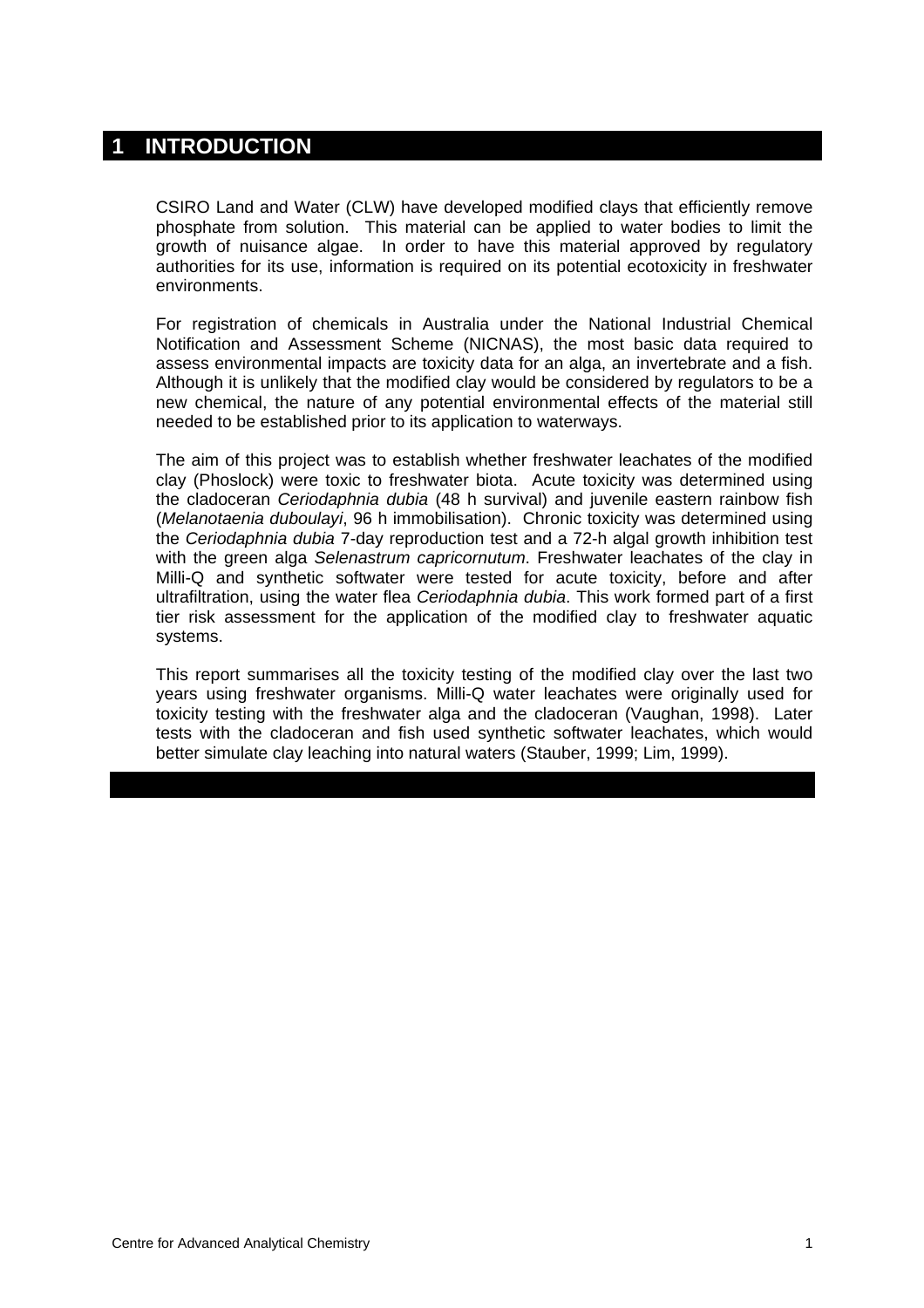## <span id="page-5-0"></span>**2 EXPERIMENTAL**

#### **2.1 Materials**

The modified clay was prepared by Dr Grant Douglas from CSIRO Land and Water, Perth, and was sent by courier to Lucas Heights, where laboratory-based toxicity tests were carried out.

### **2.2 Preparation of Freshwater Leachates**

One litre of leachate was prepared according to the standard Toxicity Characteristic Leaching Procedure (TCLP - USEPA, 1986) except that Milli-Q water or synthetic softwater was used as the extraction fluid in place of acetic acid. Synthetic softwater (hardness 40-48 mg CaCO<sub>3</sub>/L, alkalinity 30-35 mg CaCO<sub>3</sub>/L) was prepared by dissolving 1.2 g NaHCO<sub>3</sub>, 0.75 g CaSO<sub>4</sub>.2H<sub>2</sub>O, 0.75 g MgSO<sub>4</sub>, and 0.05 g KCl in 25 L of Milli-Q water, leaving overnight and filtering through a 0.45 µm membrane filter (USEPA, 1994). The nutrient selenium (2µg/L of  $Na<sub>2</sub>SeO<sub>4</sub>$ ) was added to the softwater as dilution water for the *Ceriodaphnia* bioassays.

Modified clay (50 g) was mixed with 1 L of water in 1-L Teflon® bottles and mixed by tumbling end-over-end at 30  $\pm$  2 rpm for 18 h. The leachate was filtered through a 0.45 µm membrane, and split into two subsamples. One subsample was used for toxicity testing without further processing, while the other sample was centrifuged in a Sorvall refrigerated centrifuge for 30 min at 20,000 g. After centrifugation, the leachate was ultrafiltered through a 0.1 µm membrane filter, to remove any colloidal material. Both the filtered and ultrafiltered leachates were stored at  $4^{\circ}$ C for three days prior to commencement of the toxicity tests.

For quality assurance purposes, a process blank was carried through the entire procedure. One litre of water (minus clay) was prepared in the same way and split into two subsamples for filtration and centrifugation/ultrafiltration. Toxicity tests were also carried out on the two process blanks to ensure that the leachate manipulations did not introduce toxicity to the sample.

The pH of the leachates and process blanks was adjusted to 7 prior to testing. Subsamples of the leachates and process blanks were acidified and analysed for lanthanum (La) by inductively coupled plasma emission spectroscopy (ICPAES).

The type of leachate used for each of the toxicity tests is shown in Table 1.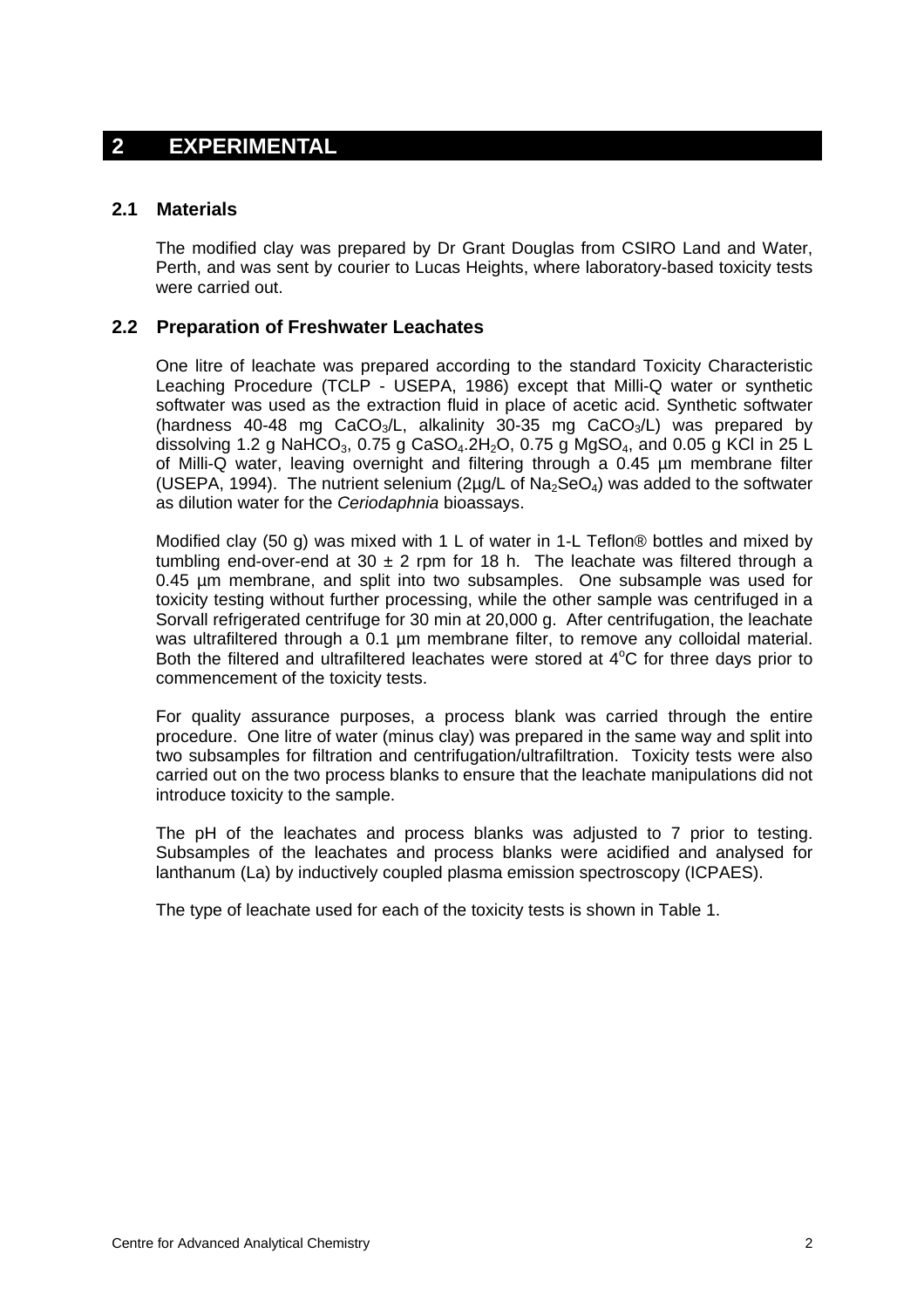<span id="page-6-0"></span>

| <b>Toxicity Test</b>         | <b>Leachate Used</b> |                            |                                                    |  |
|------------------------------|----------------------|----------------------------|----------------------------------------------------|--|
|                              | Milli-Q              | <b>Synthetic Softwater</b> | <b>Ultrafiltered</b><br><b>Synthetic Softwater</b> |  |
| Acute                        |                      |                            |                                                    |  |
| Juvenile rainbow fish        |                      | X                          |                                                    |  |
| Ceriodaphnia dubia           | X                    | X                          | X                                                  |  |
| Chronic                      |                      |                            |                                                    |  |
| Ceriodaphnia dubia           |                      | X                          |                                                    |  |
| Selenastrum<br>capricornutum | X                    |                            |                                                    |  |

**Table 1. Leachates Used for Each of the Toxicity Tests** 

## **2.3 Acute Fish Imbalance Test**

The University of Technology, Sydney, conducted a sub-acute fish imbalance toxicity test on the filtered modified clay leachate using juveniles of the eastern rainbow fish, *Melanotaenia duboulayi.* A synthetic softwater leachate (17 L) and a leachate process blank (2 L) were prepared at CSIRO and dispatched to the University of Technology, Sydney. The pH of the leachate was 6.87.

Details of the test procedure are given in Appendix A.

## **2.4 Acute Cladoceran Toxicity Test**

Toxicity tests based on the survival of the cladoceran *Ceriodaphnia dubia* over 48 h were carried out according to the standard USEPA protocols (USEPA, 1993). Four leachates were tested – Milli-Q filtered, Milli-Q ultafiltered, synthetic softwater filtered and synthetic softwater ultrafiltered.

## **2.4.1 Cladoceran cultures**

The initial culture of *Ceriodaphnia dubia* was obtained from the NSW EPA/UTS Centre for Ecotoxicology, Gore Hill, NSW. Mass cultures that were used as the source of brood organisms for individual cultures were maintained in USEPA synthetic soft water (USEPA, 1993). The cultures were fed daily with YCT (yeast-Cerophyll-trout chow) and *Selenastrum* (USEPA, 1993). Cultures were kept at 25 ± 1°C under ambient laboratory lighting. Neonates for toxicity tests were obtained from individual organisms cultured in 15 mL of synthetic soft water in 50-mL polycarbonate vials. The individual organisms were fed daily with YCT and algae and were transferred to fresh media three times a week.

#### **2.4.2 Cladoceran toxicity tests**

The 48-h cladoceran survival test was carried out according to the USEPA protocols as summarised in [Table 2](#page-8-1). The modified clay leachates were tested at 100%, 75%, 50%, 25%, 12.5% and 6.25% dilution in synthetic softwater. Synthetic softwater controls, Milli-Q controls, process blanks and three concentrations of the reference toxicant, copper, were also prepared. Five neonates, less than 24-h old, were added to each 50 mL polycarbonate vial containing 15 mL of sample. Four replicate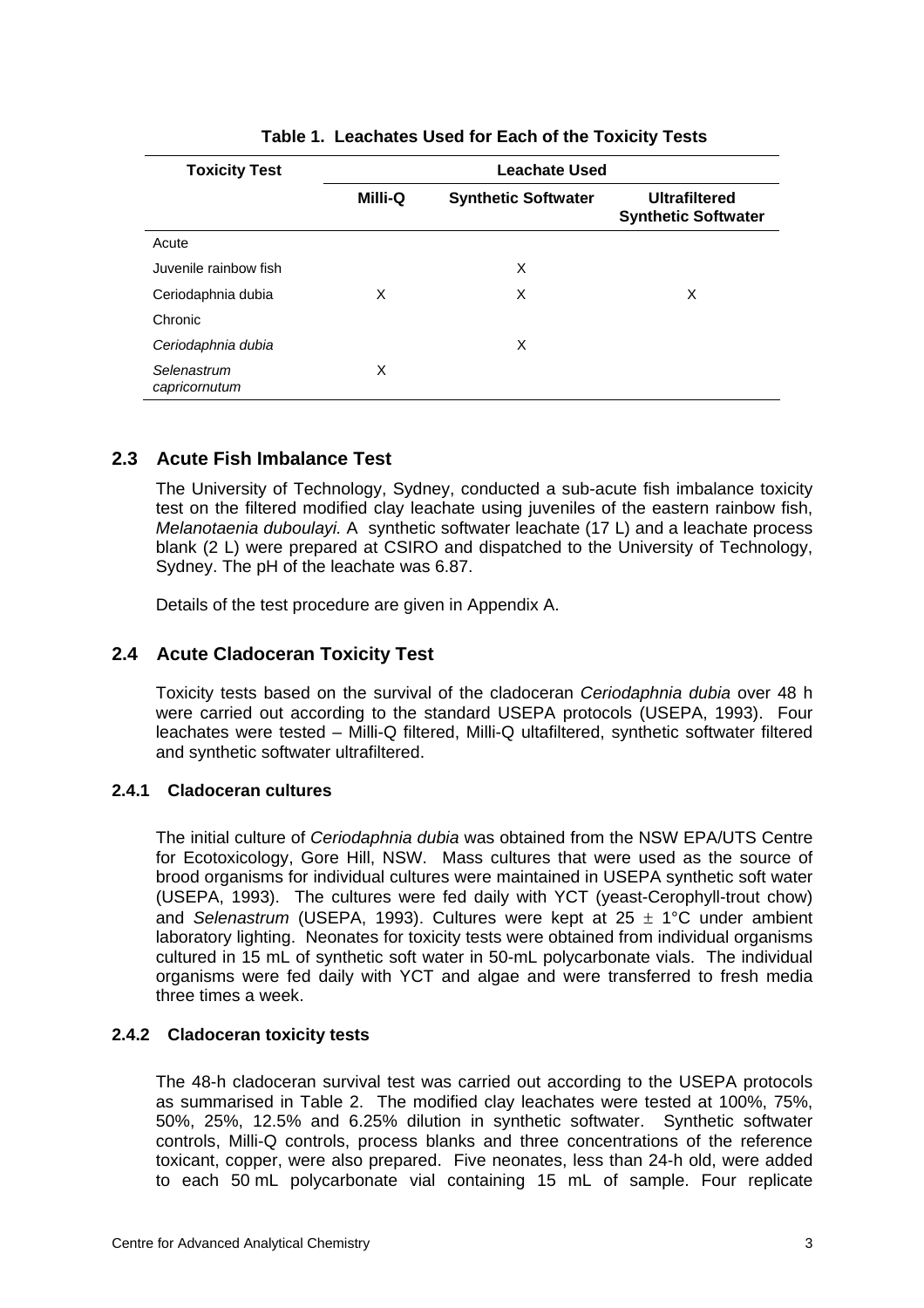<span id="page-7-0"></span>containers were used for each sample dilution and controls, giving a total of 20 organisms per concentration. The numbers of immobile *Ceriodaphnia* were recorded at 24 and 48 h. For test acceptability, the survival of control organisms had to exceed 90%. Statistical analysis of the test data was carried out using ToxCalc software. The LC50 (the effective concentration of leachate which gave a 50% reduction in survival compared to the controls) and NOEC (no observable effect concentrations) were calculated after 24 and 48 h exposures.

## **2.5 Chronic Cladoceran Toxicity Test**

This test was carried out by the Sinclair Knight Merz Ecotoxicology Laboratory using a freshly prepared synthetic softwater leachate and leachate blank (see section 2.2). The method (SOP#2-2) was based on the standard method (USEPA, 1994) which determines survival and reproduction of the daphnid over 7 days (three broods) in a static renewal test. A summary of the test method is given in Table 3.

Synthetic softwater controls, a process blank and five concentrations of the reference toxicant, copper, were also prepared. The pH of the leachate was adjusted to pH 7.9 prior to testing. One neonate, less than 24-h old, was added to each of 10 replicates, giving a total of 10 organisms per concentration. Survival and reproduction (the mean number of young per adult female) was determined over 7 days. For test acceptability, the survival of control organisms had to exceed 90% over 7 days, with a mean number of young per female in the controls of greater than 15. Statistical analysis of the test data was carried out using ToxStat software. The 7-day LC50 (the effective concentration of leachate which gave a 50% reduction in survival compared to the controls) and reproductive NOEC and LOEC (lowest observable effect) values were calculated.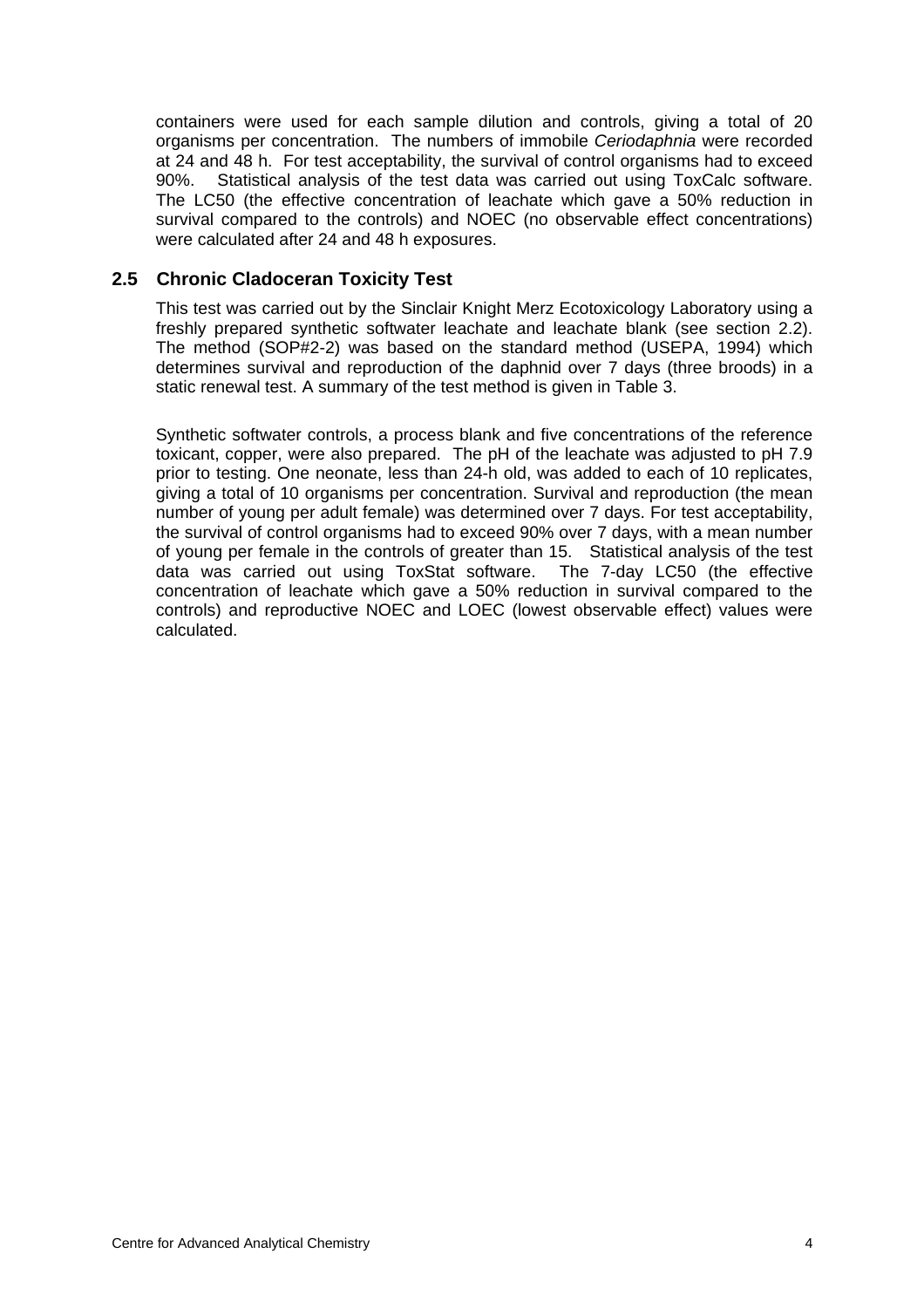<span id="page-8-1"></span>

| 1  | Test type:                                   | Static non-renewal                                                                                                                             |
|----|----------------------------------------------|------------------------------------------------------------------------------------------------------------------------------------------------|
| 2  | Test duration:                               | 48 h                                                                                                                                           |
| 3  | Temperature:                                 | $25 \pm 1^{\circ}$ C;                                                                                                                          |
| 4  | Light quality:                               | Ambient 1aboratory illumination                                                                                                                |
| 5  | Light intensity:                             | 10-20 $\mu$ E/m <sup>2</sup> /s (50-100 ft-c)                                                                                                  |
|    |                                              | (ambient laboratory levels)                                                                                                                    |
| 6  | Photoperiod:                                 | 16 h light, 8 h darkness                                                                                                                       |
| 7  | Test chamber size:                           | 50 mL                                                                                                                                          |
| 8  | Test solution volume:                        | 15 mL                                                                                                                                          |
| 9  | Age of test organisms:                       | Less than 24-h old                                                                                                                             |
| 10 | No. organisms per test chamber:              | 5                                                                                                                                              |
| 11 | No. replicate chambers per<br>concentration: | 5                                                                                                                                              |
| 12 | No. organisms per<br>concentration:          | 25                                                                                                                                             |
| 13 | Feeding regime:                              | Fed YCT and Selenastrum while holding prior to the test;<br>newly-released young had food available a minimum of 2 h<br>prior to use in a test |
| 14 | Test chamber aeration:                       | None                                                                                                                                           |
| 15 | Dilution water.                              | Synthetic soft water                                                                                                                           |
| 16 | Endpoint:                                    | Mortality (LC50 or NOEC)                                                                                                                       |
| 17 | Test acceptability criterion:                | 90% or greater survival in controls                                                                                                            |

<span id="page-8-0"></span>**Table 2. Summary of Test Conditions for the** *Ceriodaphnia dubia* **AcuteToxicity Test**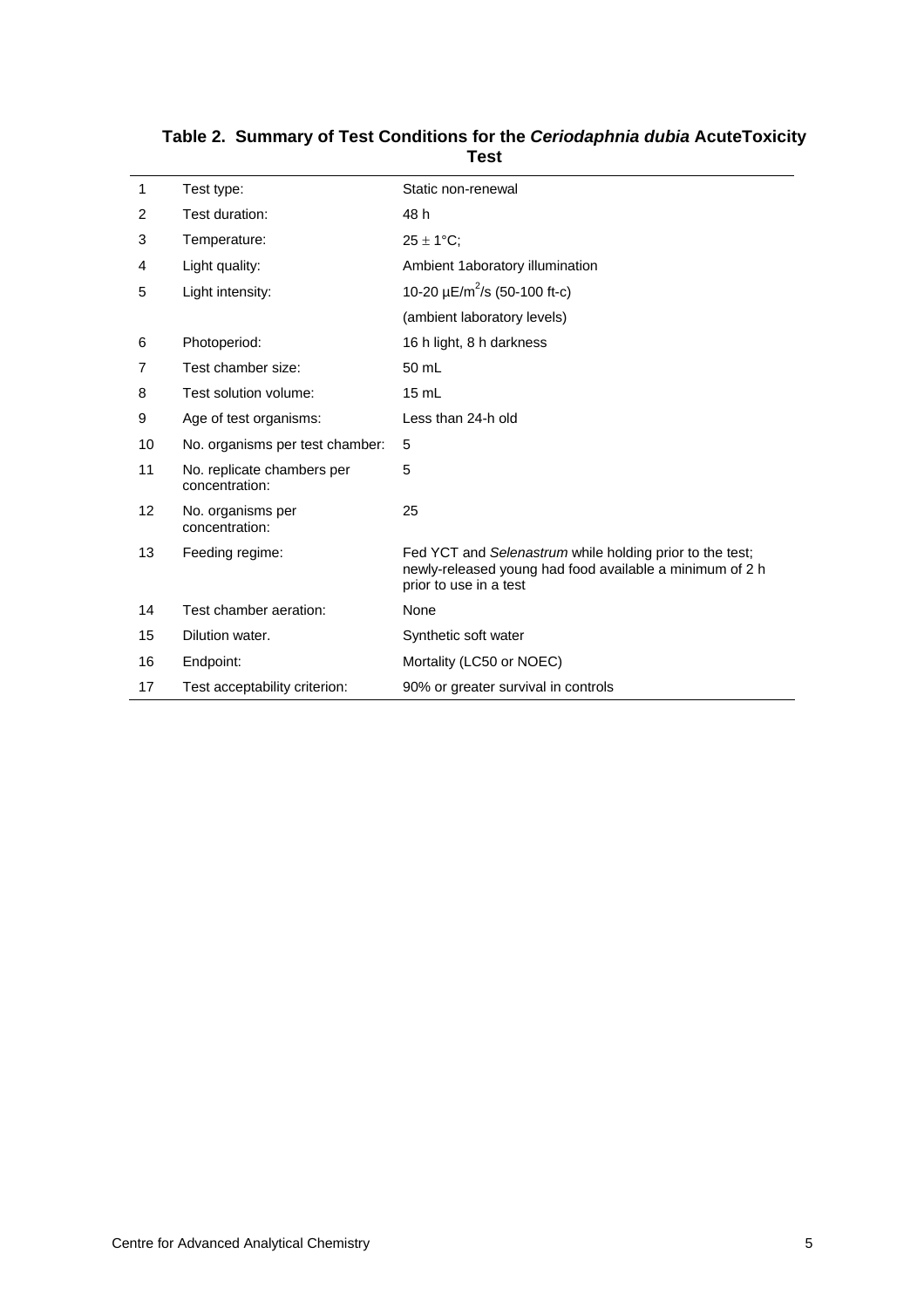<span id="page-9-0"></span>

| 1              | Test type:                                   | Static non-renewal                                                                              |
|----------------|----------------------------------------------|-------------------------------------------------------------------------------------------------|
| $\overline{2}$ | Test duration:                               | Usually 7 days (until 60% of surviving control organisms have<br>three broods)                  |
| 3              | Temperature:                                 | $25 \pm 1^{\circ}$ C;                                                                           |
| 4              | Light quality:                               | Ambient 1aboratory illumination                                                                 |
| 5              | Light intensity:                             | 10-20 $\mu$ E/m <sup>2</sup> /s                                                                 |
|                |                                              | (ambient laboratory levels)                                                                     |
| 6              | Photoperiod:                                 | 16 h light, 8 h darkness                                                                        |
| 7              | Test chamber size:                           | 30 mL min                                                                                       |
| 8              | Test solution volume                         | 15 mL min                                                                                       |
| 8              | Renewal of test solution:                    | daily                                                                                           |
| 9              | Age of test organisms:                       | Less than 24-h old                                                                              |
| 10             | No. organisms per test chamber:              | 1                                                                                               |
| 11             | No. replicate chambers per<br>concentration: | 10                                                                                              |
| 12             | No. organisms per<br>concentration:          | 10                                                                                              |
| 13             | Feeding regime:                              | Daily feeding with YCT and algal suspension                                                     |
| 14             | Test chamber aeration:                       | None                                                                                            |
| 15             | Dilution water:                              | Synthetic soft water                                                                            |
| 16             | Endpoint:                                    | Survival and reproduction                                                                       |
| 17             | Test acceptability criterion:                | 90% or greater survival in controls and a mean of >15 young<br>per surviving female in controls |

### **Table 3. Summary of Test Conditions for the** *Ceriodaphnia dubia* **Chronic Toxicity Test**

## **2.6 Chronic Algal Growth Inhibition Test**

#### **2.6.1 Algal stock cultures**

The freshwater green alga, *Selenastrum capricornutum* Printz, was imported from the American Type Culture Collection (ATCC 22662). This alga was renamed *Raphidocellus subcapitata,* however, the species is commonly known as *Selenastrum capricornutum* in the literature (Environment Canada, 1992). Stock algal cultures were maintained axenically in EPA medium (USEPA. 1994) at  $24 \pm 2^{\circ}$  C under continuous "cool white" fluorescent light with an intensity of  $4000 \pm 10\%$  lux (light quantal flux approximately 60 to 80  $\mu \bar{E}/m^2$ .s). Cells in exponential phase growth were used in the algal bioassays, after washing to remove culture medium.

#### **2.6.2 Algal bioassay**

The algal bioassay was based on the OECD Test Guideline 201(1984) and the USEPA protocol (USEPA, 1994) and is summarised in Table 4. For the test, six concentrations of the Milli-Q leachate of the modified clay, each in triplicate, were prepared in 20 mL silanised glass scintillation vials containing 6 mL algal culture medium (with EDTA). Triplicate controls in algal culture medium were also prepared.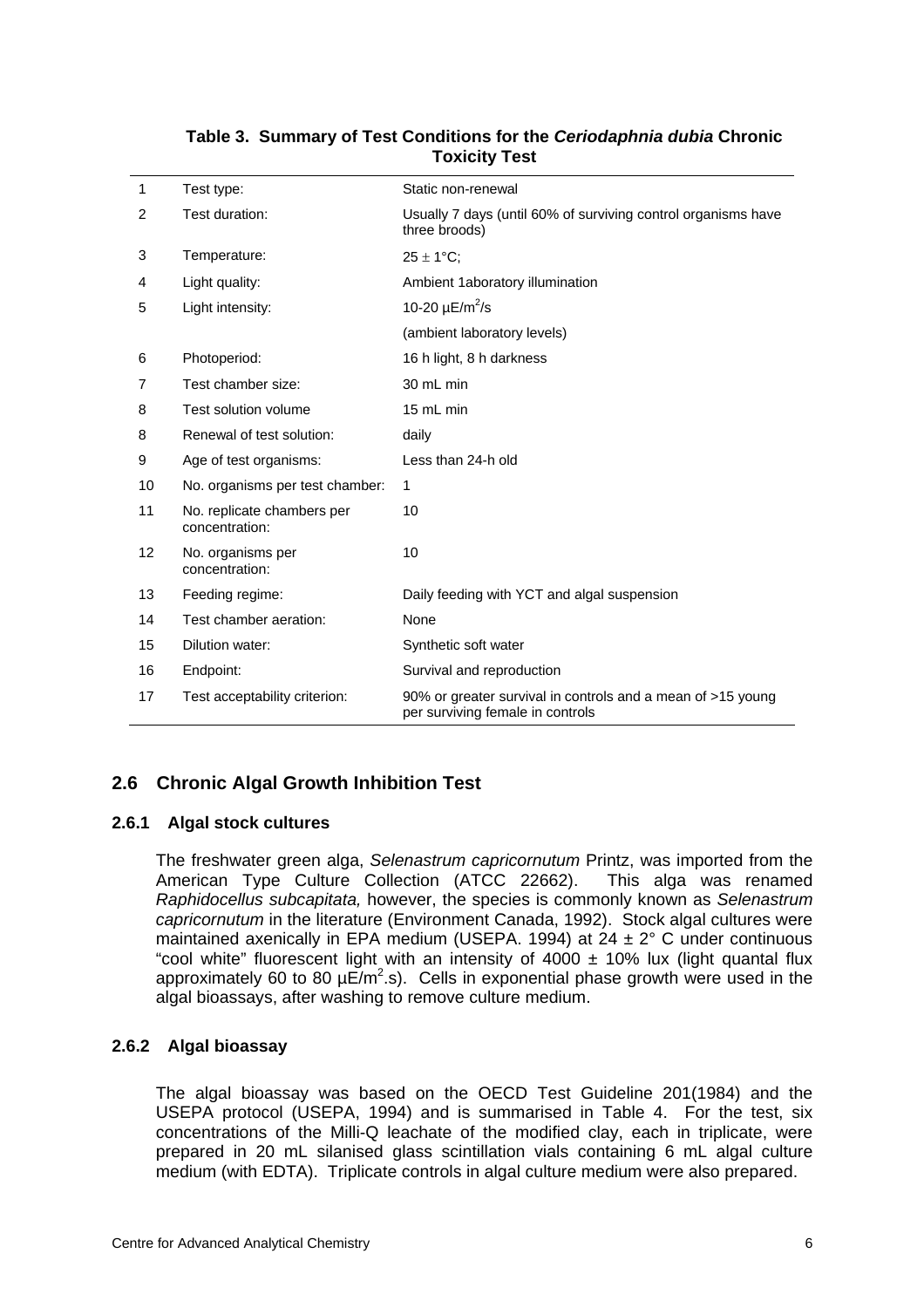<span id="page-10-0"></span>Each vial was inoculated with 1-2 x 10<sup>4</sup> cells/mL of a Selenastrum suspension. Vials were incubated at  $24 \pm 2^{\circ}$  C under continuous light at 4000  $\pm$  10% lux on an orbital shaker (100 rpm). Cell density in each treatment was determined daily for 3 days by counting cells using a Coulter Multisizer IIE particle analyser with 70 µm aperture. The pH at each concentration of the leachates was determined at the beginning and end of the test.

#### **2.6.3 Statistical analyses**

A regression line was fitted to a plot of  $log_{10}$  (cell density) versus time (h) for each vial and the cell division rate  $(\mu)$  determined from the slope. Cell division rates per day (3.32 x µ x 24) were calculated. For the *Selenastrum* bioassay, the test was acceptable if the final cell densities in the controls were greater than  $4 \times 10^5$  cells/mL with variability of less than 20%.

The 72-h EC50 value (the effective concentration of leachate which gave a 50% reduction in cell division rate compared to the controls) was calculated using ToxCalc Version 5.0.14 (Tidepool Software). After testing the data for normality and homogeneity of variance, Dunnett's Multiple Comparison Test was used to determine which treatment concentrations were significantly different to the controls in order to estimate NOEC values.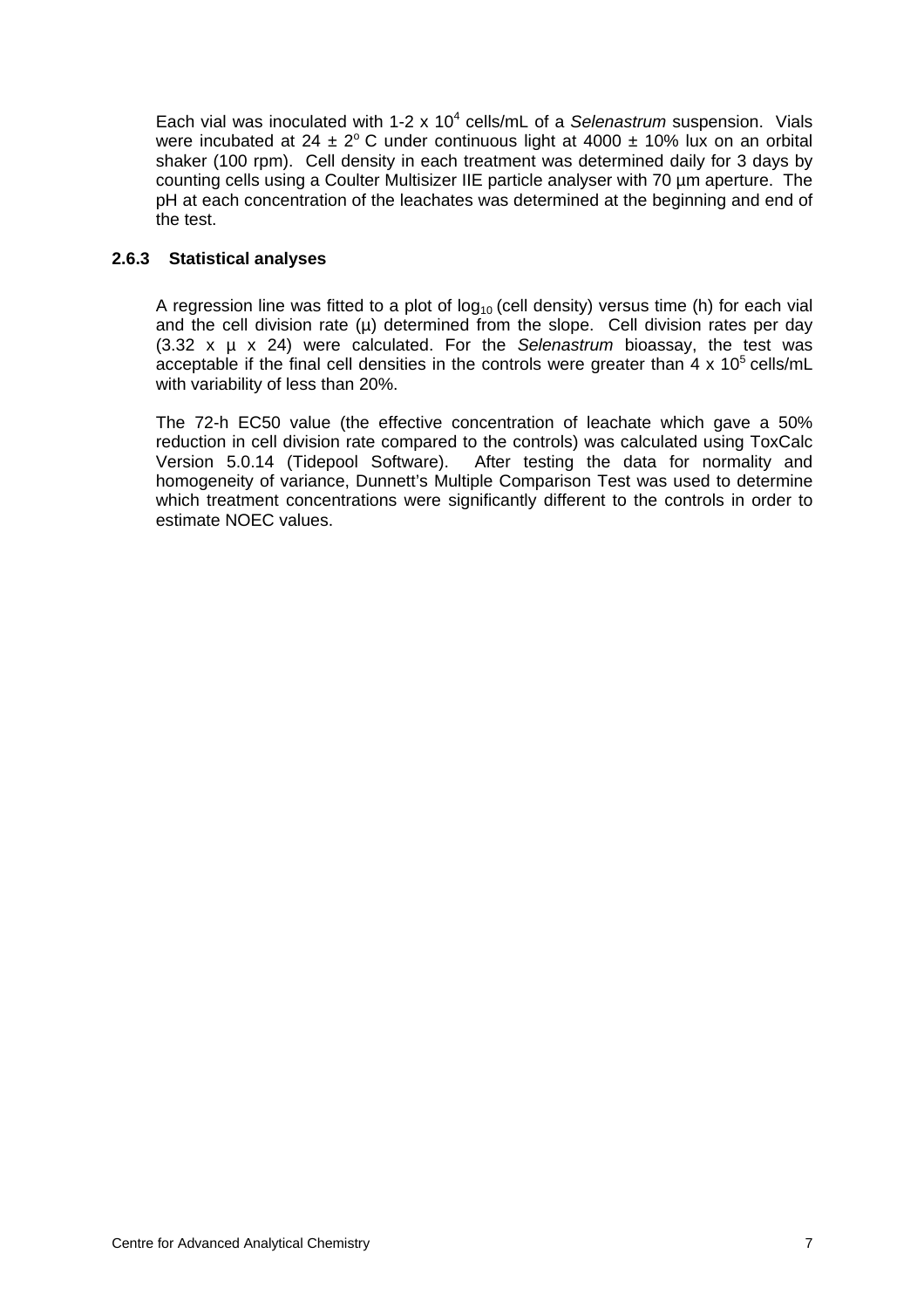<span id="page-11-0"></span>

| 1  | Test type:                              | <b>Static</b>                                                                                                 |
|----|-----------------------------------------|---------------------------------------------------------------------------------------------------------------|
| 2  | Temperature:                            | $24 \pm 2$ °C                                                                                                 |
| 3  | Light quality:                          | "Cool white" fluorescent lighting                                                                             |
| 4  | Light intensity:                        | 4000 ± 10% lux                                                                                                |
| 5  | Photoperiod:                            | Continuous illumination                                                                                       |
| 6  | Test chamber size:                      | 20 mL                                                                                                         |
| 7  | Test solution volume:                   | 6 mL                                                                                                          |
| 8  | Renewal of test solutions:              | None                                                                                                          |
| 9  | Age of test organisms:                  | $4 - 7$ days                                                                                                  |
|    |                                         | (in exponential phase of growth)                                                                              |
|    |                                         |                                                                                                               |
| 10 | Initial cell density:                   | 10,000 cells/mL                                                                                               |
| 11 | No. replicate chambers / concentration: | 3                                                                                                             |
| 12 | Shaking rate:                           | $100$ rpm                                                                                                     |
| 13 | Dilution water:                         | Algal culture medium (with EDTA)                                                                              |
| 14 | pH range:                               | $\geq$ 5 but $\leq$ 10                                                                                        |
| 15 | Dilution factor:                        | $0.5$ or $0.3$                                                                                                |
| 16 | Test duration:                          | 72 h                                                                                                          |
| 17 | Effect measured:                        | Growth (cell division) inhibition                                                                             |
| 18 | Test acceptability:                     | At least $4x105$ cells/mL in the controls after<br>Variability in the controls not to<br>72 h.<br>exceed 20%. |

#### **Table 4. Summary of Toxicity Test Conditions for the Freshwater Algal**  *Selenastrum capricornutum* **Growth Inhibition Test**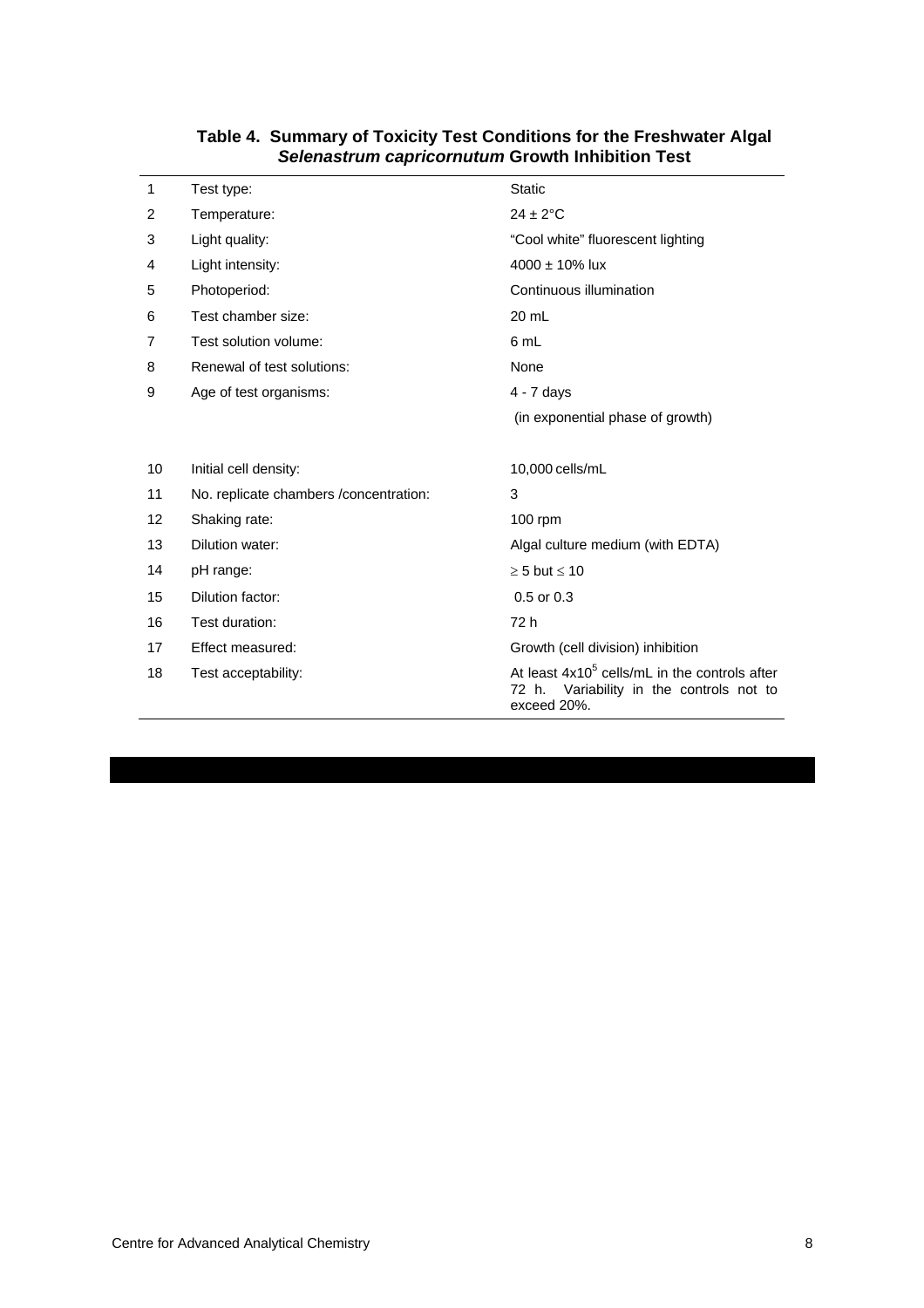## <span id="page-12-0"></span>**3 RESULTS AND DISCUSSION**

## **3.1 Chronic Toxicity of Milli-Q Freshwater Leachate to Selenastrum capricornutum**

The effect of the 0.22 µm-filtered leachate on the growth of the green alga *Selenastrum capricornutum* is shown in Table 5.

#### **3.1.1 Chemical analyses**

The Milli-Q water leachate of the modified clay had a pH of 7.8 and a conductivity of 3 µmhos/cm.

#### **3.1.2 Quality assurance**

The mean cell yield in the controls was in excess of  $10^6$  cells/mL, which met the test acceptability criteria. The pH of the controls throughout the 72-h test ranged from 7.2 to 9.0.

#### **3.1.3 Leachate toxicity**

The effect of the 0.22 um-filtered leachate on the growth of the green alga *Selenastrum capricornutum* is shown in Table 5. The leachate was not toxic to algal growth over 72 h. The mean growth of algae in all dilutions of the Milli-Q water leachate was significantly higher than the controls. The maximum growth, which occurred at a 50% dilution of the leachate, was 2.3 times the growth of the controls.

| Sample dilution (%) | <b>Mean Algal Cell Yield</b> | CV(%)          |      |
|---------------------|------------------------------|----------------|------|
|                     | (cells/mL $x 104$ )          | (% of Control) |      |
| Control             | 109                          | 100            | 17.4 |
| 6.25                | 199 <sup>a</sup>             | 183            | 15.2 |
| 12.5                | $207^a$                      | 190            | 4.6  |
| 25                  | 227 <sup>a</sup>             | 210            | 4.5  |
| 50                  | $247^a$                      | 228            | 5.3  |
| 100                 | $245^a$                      | 225            | 1.7  |

#### **Table 5. Toxicity of the Milli-Q Water Leachate of Modified Clay to the Green Alga** *Selenastrum capricornutum*

a Significantly stimulated compared to controls

#### **3.2 Acute Toxicity of Milli-Q Freshwater Leachates to Ceriodaphnia dubia**

The filtered and ultrafiltered leachates of the modified clays were assessed for toxicity to the cladoceran *Ceriodaphnia dubia* . Results are presented in Table 6, with raw data and Toxcalc statistics reports in Appendix B.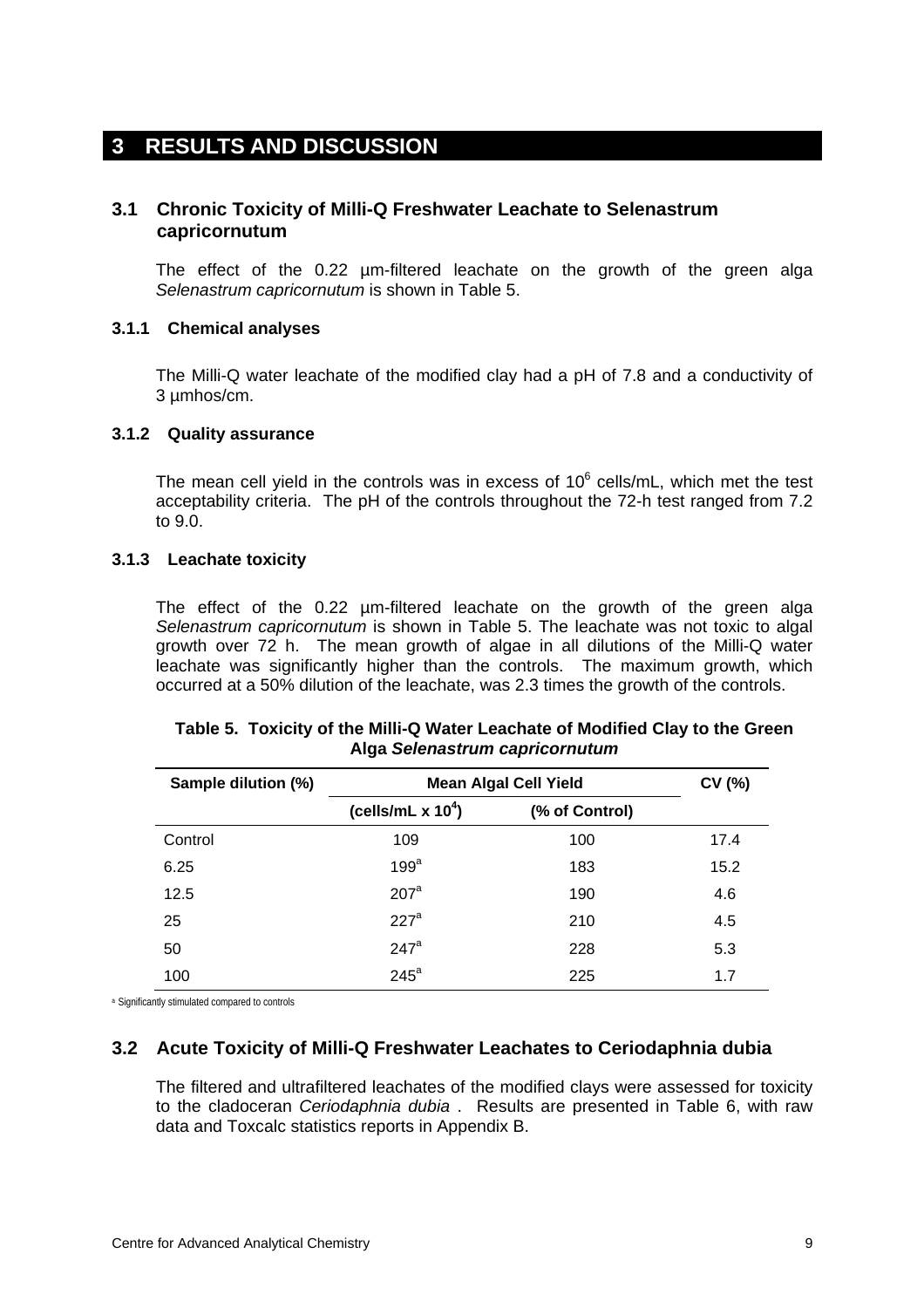#### <span id="page-13-0"></span>**3.2.1 Chemical analyses**

The pH of the filtered and ultrafiltered Milli-Q leachates was 7.13 and 4.25 respectively, with a conductivity of 101 µS and 94% dissolved oxygen. Both leachates were adjusted to pH 7.0 prior to commencement of the toxicity testing.

The filtered leachate contained 396 µg La/L, while the ultrafiltered leachate contained 83 µg La/L. Both process blanks contained 5 µg La/L.

#### **3.2.2 Quality assurance**

The pH in the controls ranged from 7.85-7.99, the conductivity ranged from 138-146  $\mu$ S, dissolved oxygen from 99-103% and the temperature was 25 $\pm$ 1°C.

The mean survival in the synthetic softwater controls after 48 h was 90% in the filtered leachate and 100% in the ultrafiltered leachate, indicating test acceptability. However, survival in the Milli-Q water controls was 0%, possibly due to the water's low conductivity (3.7-13 µS).

A copper reference toxicant test was conducted using copper concentrations of 3.5, 7 and 14 µg/L. The 48-h EC50 for copper was 10 µg/L (95% confidence limits of 8-14%), within the normal range of  $5.7 \pm 4.3$  µg/L, indicating test acceptability.

#### **3.2.3 Leachate toxicity**

*Ceriodaphnia dubia* did not survive in the Milli-Q water process blanks nor in Milli-Q water controls, suggesting that waters with conductivity lower than 100 µS were not suitable for maintaining this cladoceran. The pH was also lower in the Milli-Q controls and process blank (7.0) than in the synthetic softwater controls (7.9).

Poor survival in the Milli-Q water controls makes interpretation of the toxicity of the filtered leachate difficult. At low leachate concentrations (6.25 and 12.5%), in which the conductivity was 133-140 µS, the water fleas' survival rate was >90%. At concentrations of leachate of 75-100%, no water fleas survived over 48 h, despite the fact that the conductivity was close to 100 µS. This suggests that some chemical component of the leachate was toxic at these higher concentrations. The 48-h LC50 was 10% leachate with 95 % confidence limits of 8-14%. A similar trend was found after a 24-h exposure, except that toxicity of the leachate was reduced at shorter exposure times (see Table 6).

The ultrafiltered leachate was even more toxic. *Ceriodaphnia* survival was reduced at all leachate concentrations and in the Milli-Q water process blanks. Reliable LC50 values with 95% confidence limits could not be determined due to the non-doseresponse relationship.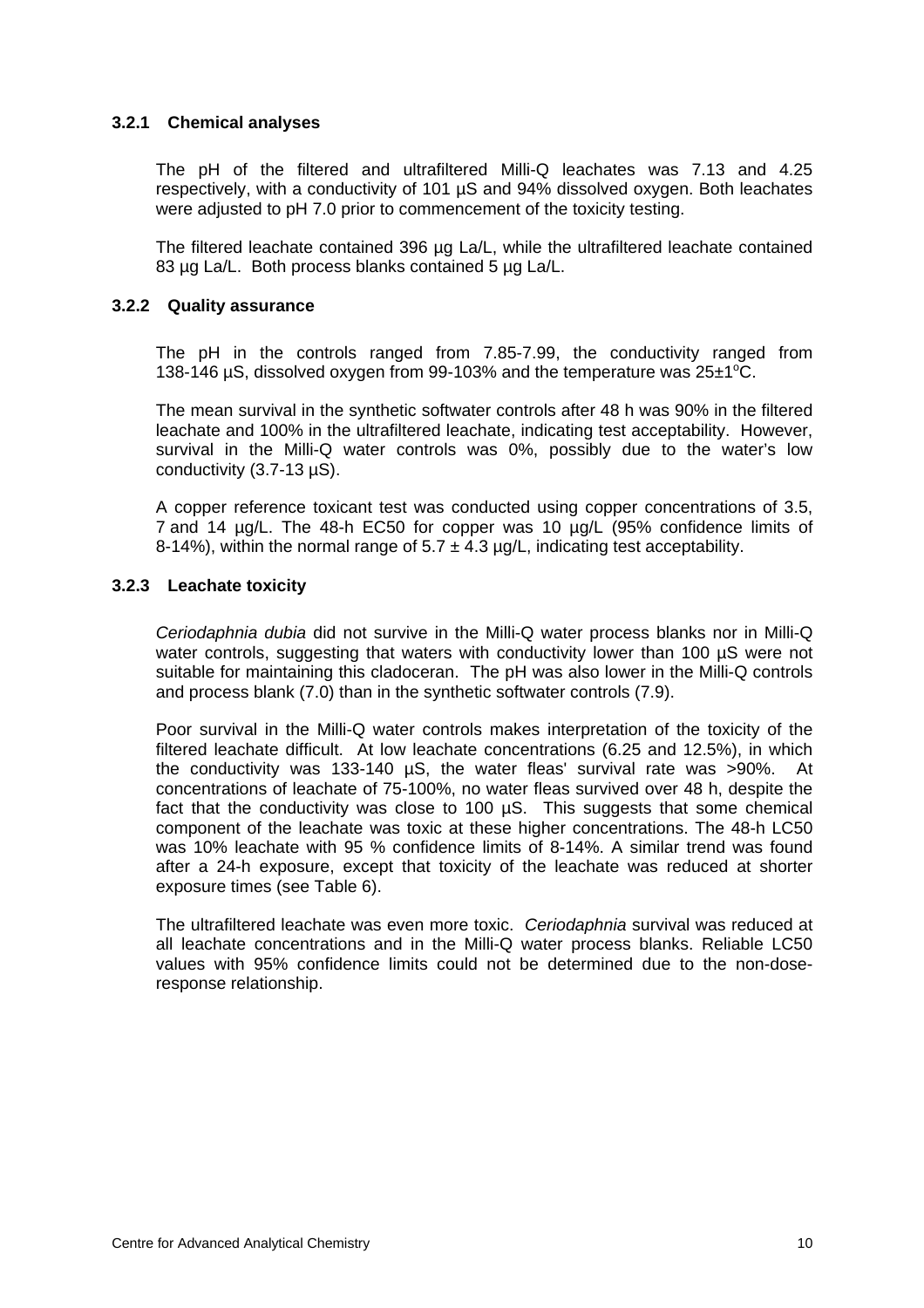<span id="page-14-0"></span>

| Sample (%)                    | <b>No. Surviving</b> |                | <b>Survival (% of Control)</b> |             |
|-------------------------------|----------------------|----------------|--------------------------------|-------------|
|                               | 24 h                 | 48 h           | 24 h                           | 48 h        |
| <b>Filtered Leachate</b>      |                      |                |                                |             |
| Control                       | 19 <sup>a</sup>      | 18             | 100                            | 100         |
| Milli-Q Control               | $\pmb{0}$            | 0              | 0                              | 0           |
| Process Blank                 | 3                    | $\mathbf 0$    | 6                              | $\pmb{0}$   |
| 6.3                           | 19                   | 19             | 100                            | 106         |
| 12.5                          | 20                   | 18             | 105                            | 100         |
| 25                            | 19                   | 14             | 105                            | 78          |
| 50                            | 17                   | $\overline{2}$ | 89                             | 11          |
| 75                            | 13                   | 0              | 68                             | $\mathbf 0$ |
| 100                           | $\pmb{0}$            | $\mathbf 0$    | $\pmb{0}$                      | $\pmb{0}$   |
| <b>Ultrafiltered Leachate</b> |                      |                |                                |             |
| Control                       | 20                   | 20             | 100                            | 100         |
| Milli-Q Control               | 1                    | $\mathbf 0$    | 5                              | 100         |
| Process Blank                 | $\overline{2}$       | 0              | 10                             | $\mathbf 0$ |
| 6.3                           | 15                   | 6              | 75                             | 30          |
| 12.5                          | 14                   | 5              | 75                             | 25          |
| 25                            | 15                   | 9              | 75                             | 45          |
| 50                            | 18                   | 13             | 90                             | 65          |
| 75                            | 12                   | $\overline{c}$ | 60                             | 10          |
| 100                           | 13                   | 1              | 65                             | 5           |

| Table 6. Toxicity of Filtered and Ultrafiltered Milli-Q Clay Leachate to |
|--------------------------------------------------------------------------|
| Ceriodaphnia dubia                                                       |

<sup>a</sup> The total number of organisms was 20 for each treatment.

## **3.3 Acute Toxicity of Synthetic Softwater Leachates to** *Ceriodaphnia dubia*

The filtered and ultrafiltered leachates of the modified clays were assessed for toxicity to the cladoceran *Ceriodaphnia dubia* (Table 7). Raw data and Toxcalc statistics reports are given in Appendix C.

#### **3.3.1 Chemical analyses**

The pH of the filtered and ultrafiltered softwater leachates was 4.56 and 4.76 respectively, with a conductivity of 179 µS and 94% dissolved oxygen. Both leachates were adjusted to pH 7.0  $\pm$  0.1 prior to commencement of the toxicity testing.

The filtered leachate contained 163 µg La/L, while the ultrafiltered leachate contained 156 µg La/L. Both process blanks contained <1µg La/L.

#### **3.3.2 Quality assurance**

The pH in the controls ranged from 7.48-7.99, the conductivity ranged from 152-160 µS, dissolved oxygen from 96-99% and the temperature was  $25±1^{\circ}$ C.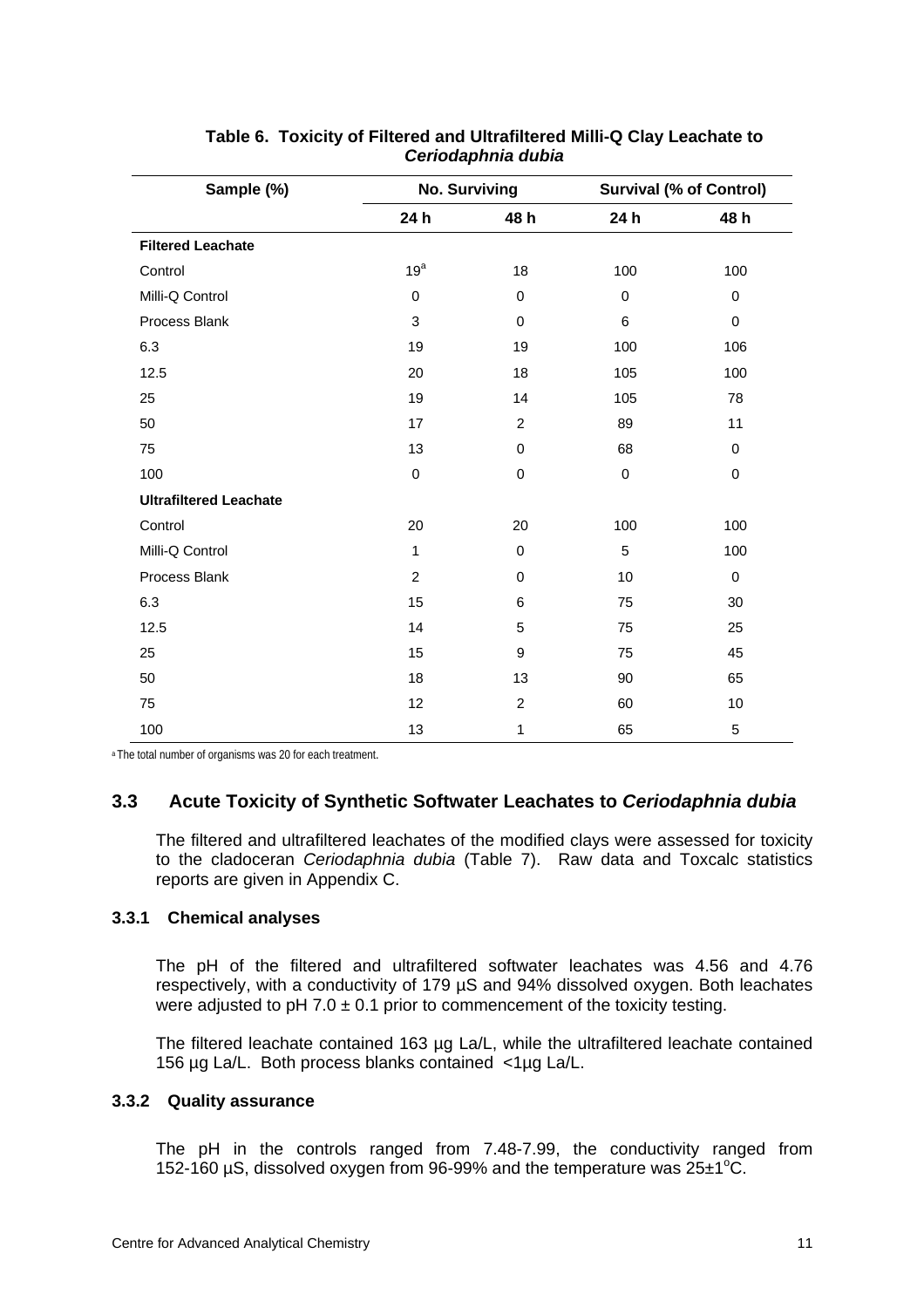<span id="page-15-0"></span>The mean survival in the synthetic softwater controls after 48 h was 93%, indicating test acceptability.

A copper reference toxicant test was conducted using copper concentrations of 3.5, 7 and 14 µg/L. The 48-h EC50 for copper was 7 µg/L (95% confidence limits of 6-9%), within the normal range of  $5.7 \pm 4.3$   $\mu$ g/L, indicating test acceptability.

#### **3.3.3 Leachates**

The filtered leachate process blank was not toxic to *Ceriodaphnia*, with 95% survival after 48 h, similar to the controls. Leachate concentrations of up to 25% had no detrimental effect on *Ceriodaphnia* survival over 48 h. Concentrations of leachate of 50-100% were toxic over 48 h, with a 48 h LC50 of 49% leachate (95 % confidence limits of 41-58%). The filtered leachate was less toxic over 24 h, with an LC50 of >100% leachate.

The ultrafiltered leachate was more toxic than the filtered leachate. Some toxicity may have been introduced from the ultrafiltration procedure as *Ceriodaphnia* survival in the process blank after 48 h was reduced to 59% of the controls. It is also possible that ultrafiltration removed colloidal material necessary for optimal *Ceriodaphnia* survival. Low concentrations of leachate (6.3-12.5%) were not toxic after a 48-h exposure, whereas no cladocerans survived at concentrations of 75% and above. The 48 h LC50 was 36%, with 95% confidence limits of 31-42%. The ultrafiltered leachate was less toxic over shorter exposure times, with a 24 h LC50 of 100%.

#### **3.3.4 Summary**

The softwater leachate was of low acute toxicity to the cladoceran *Ceriodaphnia dubia.*  Dilutions of leachate of 1:8 would be sufficient to remove this acute toxicity. Toxicity of the leachate was not due to colloidal material, as removal of this fraction by ultrafiltration through a 0.1 µm membrane filter, did not reduce toxicity.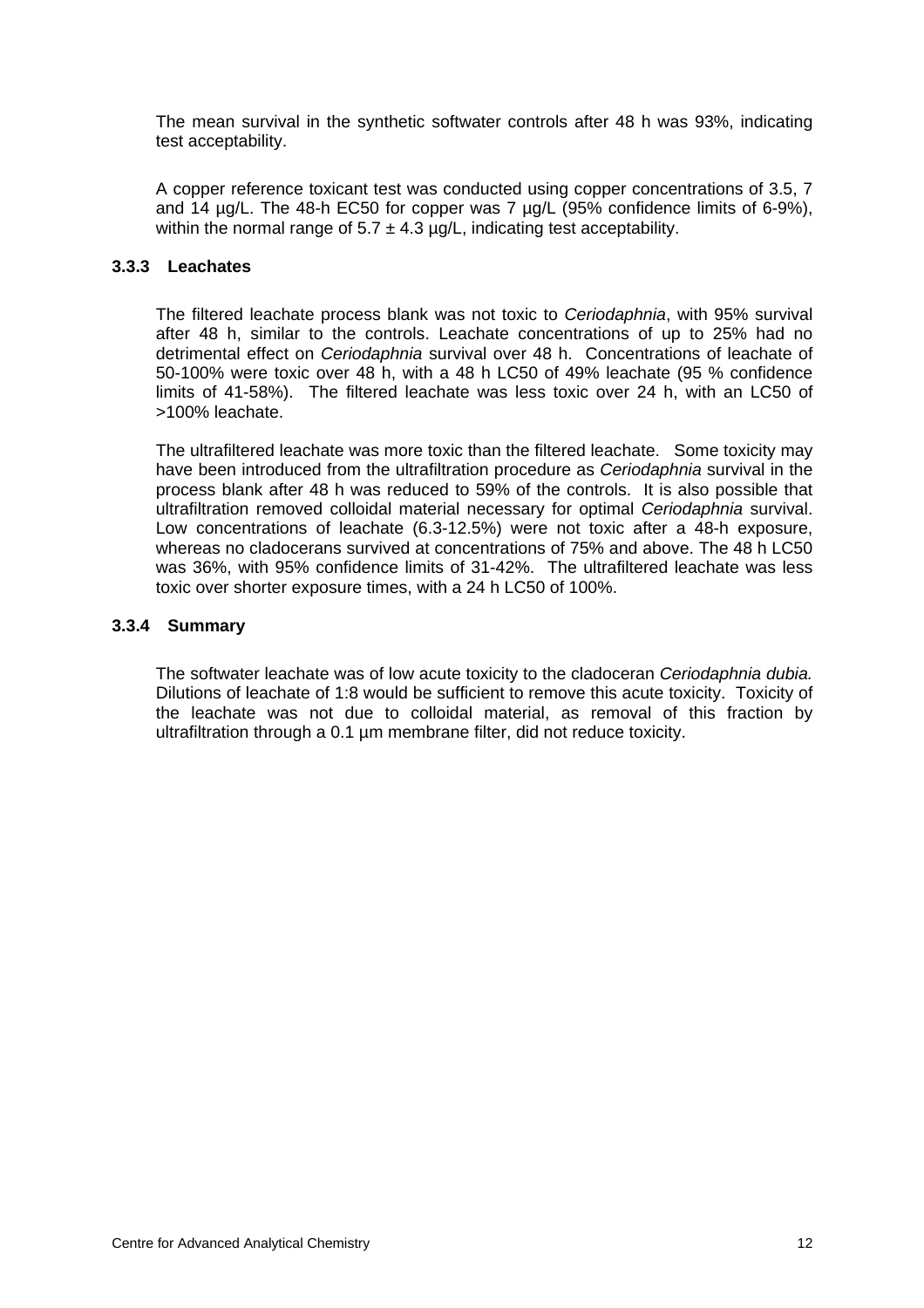<span id="page-16-0"></span>

| Sample (%)                    | <b>No. Surviving</b> |                 | <b>Survival (% of Control)</b> |             |
|-------------------------------|----------------------|-----------------|--------------------------------|-------------|
|                               | 24 h                 | 48 h            | 24 h                           | 48 h        |
| Control                       | $39^a$               | 37 <sup>a</sup> | 100                            | 100         |
| <b>Filtered Leachate</b>      |                      |                 |                                |             |
| Process Blank                 | 19                   | 19              | 97                             | 103         |
| 6.3                           | 20                   | 20              | 103                            | 108         |
| 12.5                          | 20                   | 20              | 103                            | 108         |
| 25                            | 20                   | 19              | 103                            | 103         |
| 50                            | 20                   | 9               | 103                            | 49          |
| 75                            | 18                   | 4               | 92                             | 22          |
| 100                           | 17                   | $\overline{2}$  | 87                             | 11          |
| <b>Ultrafiltered Leachate</b> |                      |                 |                                |             |
| Process Blank                 | 18                   | 11              | 92                             | 59          |
| 6.3                           | 19                   | 20              | 97                             | 108         |
| 12.5                          | 20                   | 19              | 103                            | 103         |
| 25                            | 19                   | 16              | 97                             | 86          |
| 50                            | 18                   | $\overline{4}$  | 92                             | 22          |
| 75                            | 13                   | $\mathbf 0$     | 67                             | $\mathbf 0$ |
| 100                           | 10                   | $\pmb{0}$       | 51                             | $\mathbf 0$ |

#### **Table 7. Toxicity of Filtered and Ultrafiltered Softwater Clay Leachate to**  *Ceriodaphnia dubia*

<sup>a</sup> Total number of organisms was 40. For all other treatments, the total number of organisms was 20.

## **3.4 Chronic Toxicity of Softwater Leachate to** *Ceriodaphnia dubia*

A summary of the toxicity of the filtered synthetic softwater leachate to survival and reproduction of the cladoceran over 7 days is given in Table 8 and Appendix D.

#### **3.4.1 Chemical analyses**

A separate batch of softwater leachate was prepared on 11/11/99 for the chronic *Ceriodaphnia* tests, using a new sample of modified clay. The concentration of La in this filtered leachate was much higher (2.01 mg/L). The process blanks contained 30 µg La /L.

#### **3.4.2 Quality assurance**

Water quality parameters including dissolved oxygen, pH and temperature were within acceptable limits for the test (see appendix D). Control survival was 100% and mean young produced per female in controls was  $19.9 \pm 3.2$  over 7 days, indicating test acceptability. Using potassium chloride as a reference toxicant, the 7-day LC50 was 182 mg/L, within the acceptable range of 132-264 mg/L for the test.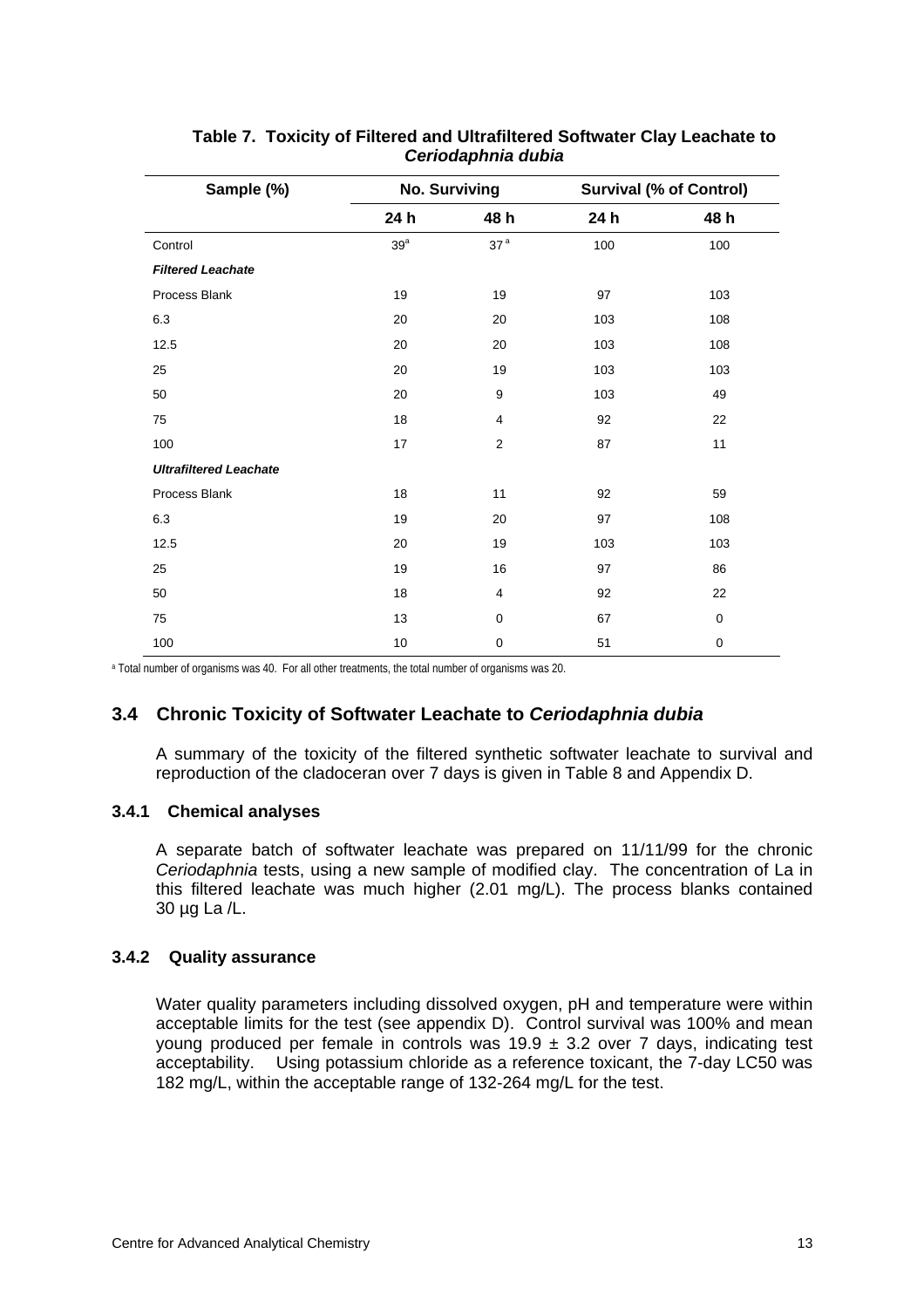## <span id="page-17-0"></span>**3.4.3 Leachate toxicity**

Survival and reproduction in the process blank (method blank) was the same as the controls indicating that no toxicity was due to the leachate preparation procedure.

Survival of the daphnids was significantly reduced over 7 days at test concentrations of 50% and 100% leachate. The 7-day LC50 was 41% leachate, with 95% confidence limits of 32-52%, similar to the acute toxicity over 48 h. The higher lanthanum concentration in this leachate compared to the leachate used in the acute test, did not affect the observed acute toxicity. There was a significant reduction in the mean number of young produced at all concentrations tested, with a LOEC of 6.25% leachate. The NOEC was <6.25% (the lowest concentration tested).

| <b>Test Treatment</b> | % Survival over 7 Days | Mean (±SD) Young Produced |  |
|-----------------------|------------------------|---------------------------|--|
| (% Leachate)          |                        |                           |  |
| 0 (Control)           | 100                    | $19.9 \pm 1.6$            |  |
| 0 (Method Blank)      | 100                    | $19.5 \pm 3.2$            |  |
| 6.25                  | 100                    | $14.9 \pm 3.9^a$          |  |
| 12.5                  | 100                    | $10.9 \pm 4.1^a$          |  |
| 25                    | 90                     | $6.4 \pm 3.4^{\circ}$     |  |
| 50                    | 30 <sup>a</sup>        | $0.4 \pm 0.8^a$           |  |
| 100                   | $0^a$                  | $0^{\rm a}$               |  |

#### **Table 8. Chronic toxicity of softwater clay leachate to** *Ceriodaphnia* **survival and reproduction over 7 days**

a significantly different to the control at alpha =0.05 by Dunnett's test

## **3.5 Acute Toxicity of Softwater Lachates to Juvenile Eastern Rainbow Fish**

Details of the toxicity test results are given in Appendix E.

#### **3.5.1 Chemical analyses**

A separate batch of softwater leachate was prepared for the acute rainbow fish. The concentration of lanthanum in this filtered leachate was 127 µg/L. The process blank contained less than 10 µg La /L.

#### **3.5.2 Quality assurance**

The physico-chemical measurements of the test solutions including pH, conductivity, dissolved oxygen and temperature were within acceptable limits for the test (see Appendix A). Imbalance in the control fish was 0% over 96 h, indicating test acceptability.

#### **3.5.3 Leachate toxicity**

The filtered leachate was not toxic to juvenile eastern rainbow fish. Imbalance in 25% of juvenile fish was observed in the 100% leachate concentration over the 96-h test period (Table 9), however this was not significantly different to the control (t-test, p>0.05). The EC50 value was greater than 100% leachate, with a NOEC of 100%.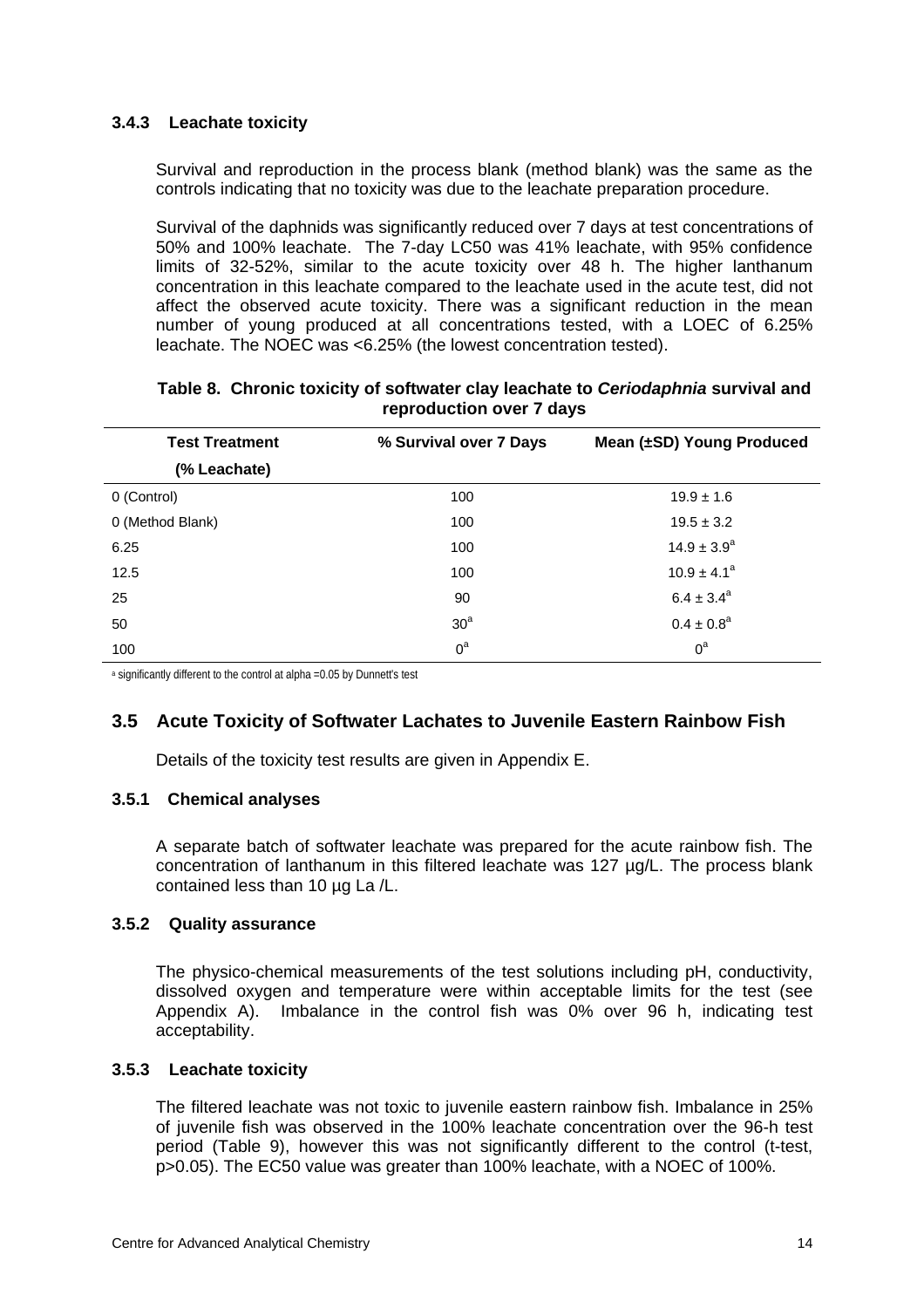<span id="page-18-0"></span>

| <b>Test</b><br><b>Concentration</b> | <b>Cumulative % Imbalanced Fish</b> |      |      |              |
|-------------------------------------|-------------------------------------|------|------|--------------|
| (% Leachate)                        | 24 <sub>h</sub>                     | 48 h | 72 h | 96 h         |
| Control                             | 0                                   | 0    | 0    | 0            |
| Process Blank                       | 0                                   | 0    | 0    | $\mathbf{0}$ |
| 12.5                                | Ω                                   | 0    | 0    |              |
| 25                                  | 0                                   | 0    | 0    | O            |
| 50                                  | 0                                   | 0    | 0    |              |
| 75                                  | 0                                   | 0    | 0    | 0            |
| 100                                 |                                     |      |      | 25           |

### **Table 9. Cumulative Percent of Imbalanced Fish Exposed to the Test Solutions and Controls at 24-h Intervals over the 96 h Test Period.**

## **3.6 Implications for Application of the Modified Clays to Aquatic Systems**

Modified clay leachates were not acutely toxic to juvenile eastern rainbow fish. Clay leachates were also not toxic to *Selenastrum capricornutum* in chronic 72-h growth inhibition tests. Significant stimulation of algal growth compared to media controls was observed.

Freshwater leachates of the modified clay showed acute and chronic toxicity to *Ceriodaphnia dubia*. Compounds in the leachate responsible for toxicity were not identified. Ultrafiltration of the leachate, however, showed that toxicity was not associated with colloidal material leached from the clays.

Lanthanum is a rare earth element that is leached in small amounts from the clay in freshwater. The toxicity of lanthanum is due to its ability to displace calcium in various cell processes and due to its high affinity for phosphate groups of biological macromolecules. Calcium uptake and transport are reversibly inhibited in a range of organisms including human red cells, algae and yeasts (Sarkadi *et al*, 1977, Hader 1982). Lanthanum can also block the release of serotonin in the branchial nerve of the mussel *Mytilus edulis* (Das *et al*., 1988).

The lanthanum concentration at the leachate acute 48-h LC50 value (49%) for *Ceriodaphnia* was 80 µg/L, much lower than the concentrations of 2.8 and 1.6 mg/L of lanthanum chloride reported to immobilise the cladoceran *Daphnia magna* after a 72-h or 96-h exposure respectively (Peterson *et al*, 1974). These concentrations are orders of magnitude higher than that found in the softwater clay leachate prepared under standard batch conditions. Unless *Ceriodaphnia* dubia is particularly sensitive compared to *Daphnia magna*, it is unlikely that lanthanum is the cause of the leachate's toxicity. Lanthanum, however, appears to be more toxic to coldwater fish species including rainbow trout and salmon, after long exposure durations e.g. 28-day LC50 of 20 µg/L lanthanum chloride (Birge, 1978).

Typical clay application rates to waterways would be around 1.3 kg/m<sup>2</sup>/year, resulting in approximately a 0.5 mm-1 mm layer of clay on bottom sediments (Douglas, pers comm). Assuming a 1% uptake capacity of the clay for phosphorus, for every 10 µg P/L in the water column, 1 mg/L of modified clay would be added. Phosphorus concentrations in typical freshwaters range from <10µg/L to 100 µg/L, with severely eutrophic systems up to 1000 µg P/L. Using this worst case scenario, a predicted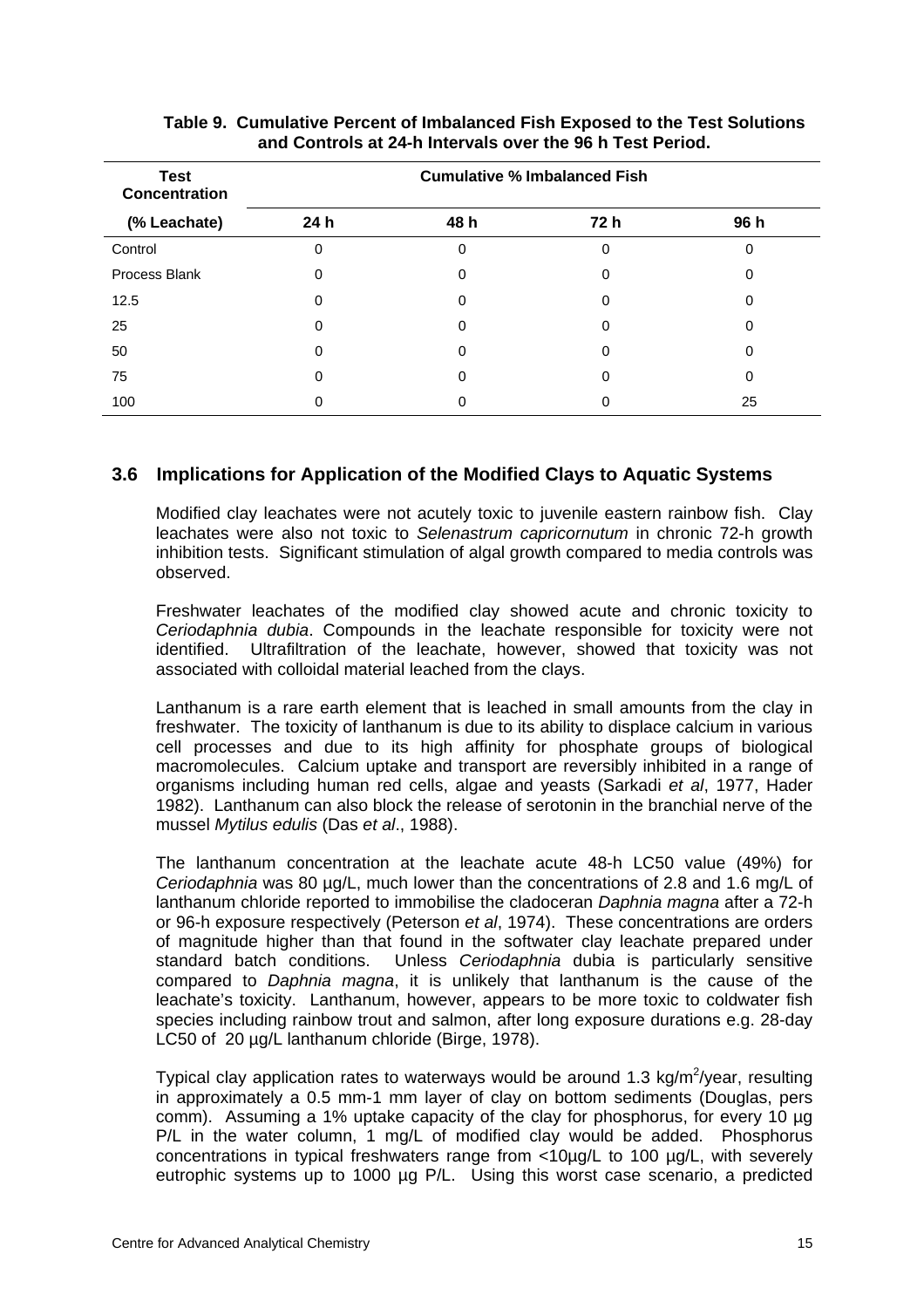maximum estimated environmental concentration (EEC) of the clay in the water column would be 100 mg/L.

A preliminary estimate of acute risk can be made using the hazard quotient (Q) method where:

$$
Q = \underbrace{\text{estimated environmental concentration}}_{\text{effect concentration}}
$$

where the effect concentration is the 48-h LC50 for the most sensitive freshwater test species (in this case the cladoceran).

Thus  $Q = 0.1 g/24.5 g = 0.004$ 

Because Q is less than 0.1, there is little risk of acute toxicity to freshwater organisms. Even if a safety factor of 2-20 is applied to the LC50 value (Sydney Water, 1995), the hazard quotient is still less than 0.1.

To calculate potential chronic risk, the maximum EEC of 0.1 g/L is divided by the chronic NOEC from the *Ceriodaphnia* test. The NOEC must be estimated as the LOEC (3.1 g/L) divided by an extrapolation factor of 10. The resulting hazard quotient is 0.3. However, the EEC represents a maximum value and for chronic exposures may be substantially less. Nevertheless, there may be some risk of chronic toxicity to freshwater invertebrates but this would have to be examined in more detail in field trials of the modified clay.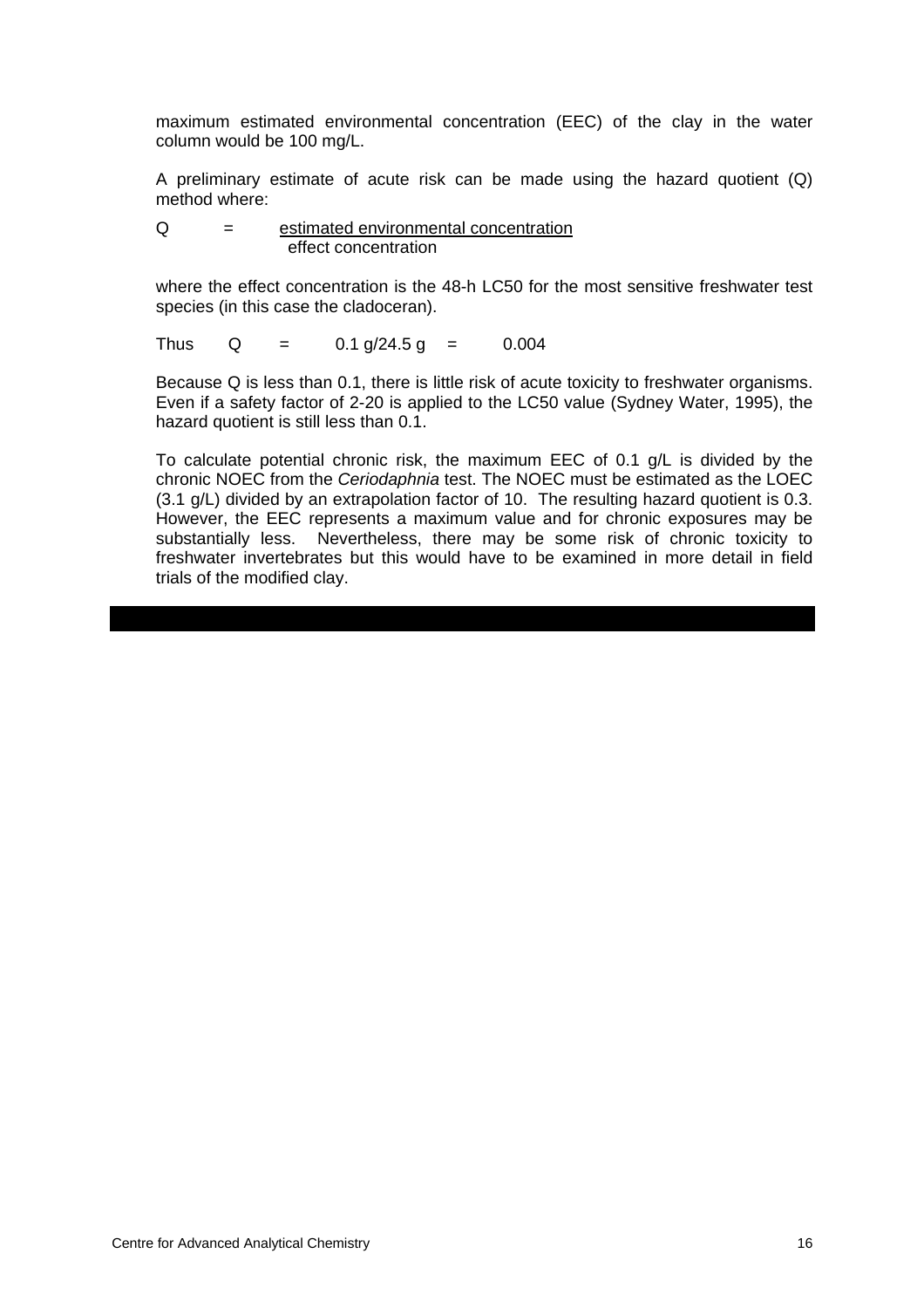# <span id="page-20-0"></span>**4 RECOMMENDATIONS FOR FUTURE WORK**

- 1. Ecotoxicity tests should be carried out in conjunction with field trials of clay application to provide more data on the potential acute and chronic risk to freshwater biota.
- 2. The clays may also cause physical irritation e.g to fish gills. A toxicity test with juveniles or adult fish species in which the clay is sprinkled over the surface of overlying water may test for these physical effects. The settling rates of the clay could also be determined.
- 3. Apart from toxicity, the clays have the potential to cause physical disturbances to sediment dwelling biota. For example, a reduction in microbial activity could deplete sediments of food sources for burrowing animals and for benthic organisms at the sediment water interface. Appropriate sediment toxicity tests may include whole sediment tests with the burrowing amphipod Corophium sp, polychaete worms or freshwater mayflies.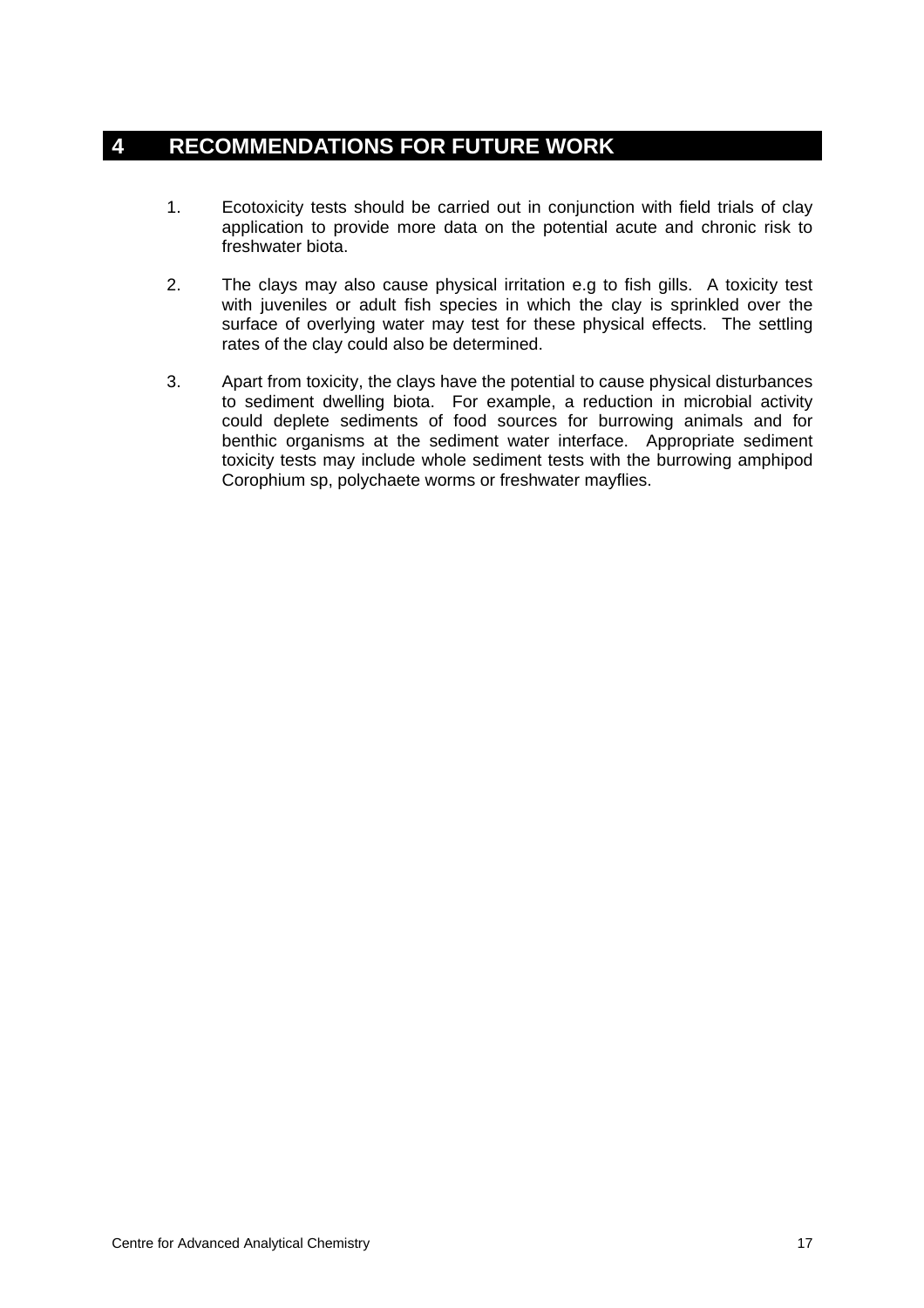# <span id="page-21-0"></span>**5 ACKNOWLEDGMENTS**

The author would like to thank Gary Vaughan for co-ordinating the early studies, Monique Binet, Rodney Benning and Merrin Adams for carrying out the bioassays, and John Buchanan for the chemical analyses.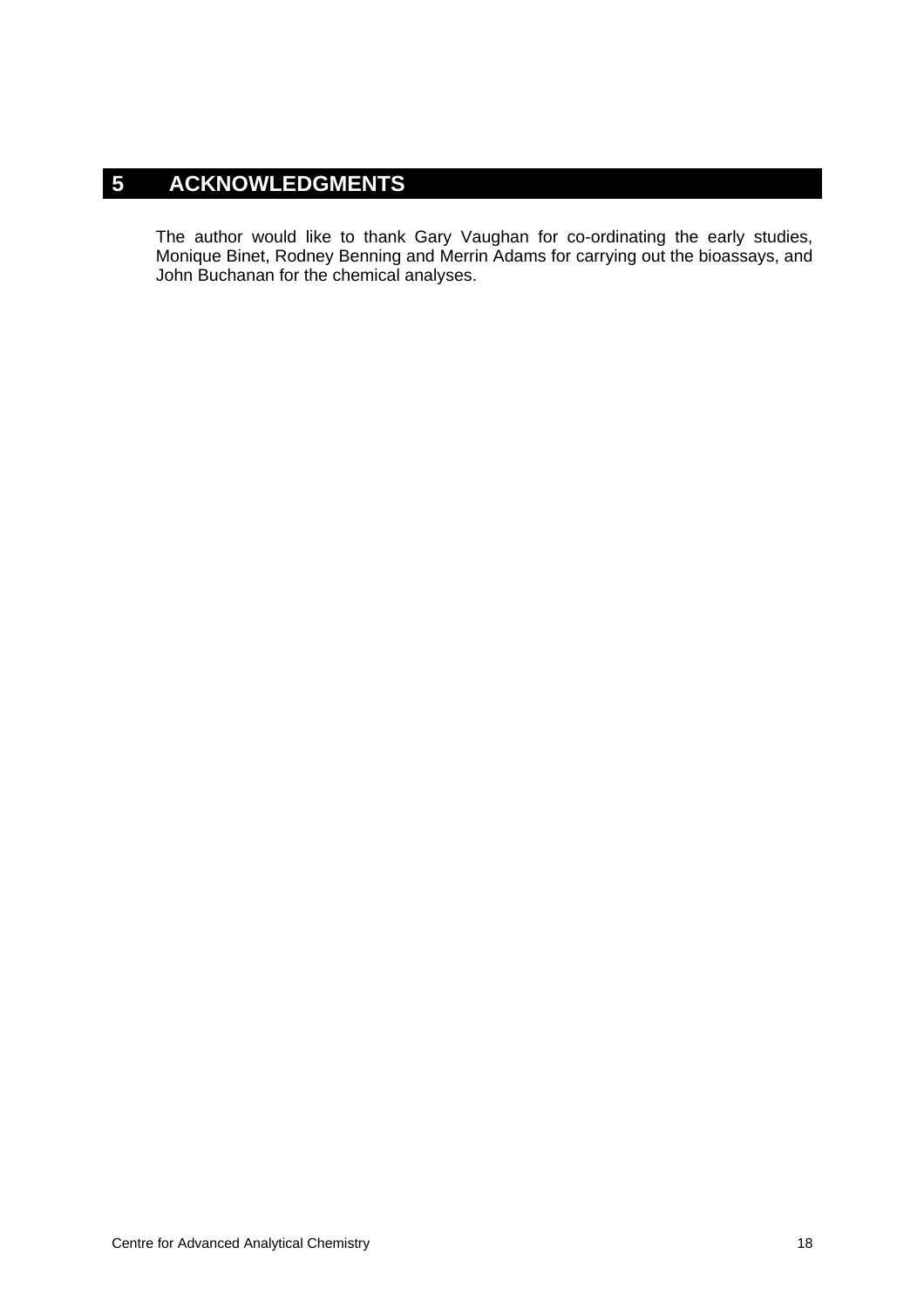## <span id="page-22-0"></span>**REFERENCES**

- Birge, W.J. (1978) Aquatic toxicology of trace elements of coal and fly ash. In: Thorp, J.H. and Gibbons, J.W. (eds), Dep. Energy Symp. Ser., Energy and Environmental Stress in Aquatic Systems, Augusta, GA 48, 219-240.
- Das, T., Sharma, A. and Talukder, G. (1988) Effects of lanthanum in cellular systems- a review. Biological Trace Element Research 18, 201-228.
- Hader, D-P. (1982) Gated ion fluxes involved in photophobic responses of the blue-green alga *Phormidium unicinatum*. Arch Microbiol 131, 77-80.
- Lim, R.P. (1999) Toxicity of modified caly leachate to juveniles of the eastern rainbow fish *Melanotaenia duboulayi*. Insearch Report E99/62/004, 5 pp.
- OECD (1984) Guideline for testing of chemicals. Alga, growth inhibition test. Test Guideline No. 201. Organisation for Economic Cooperation and Development, Paris, France, 1-14.
- Peterson, S.A., Sanville, W.D., Stay, F.S. and Powers, C.F. (1974) Nutrient inactivation as a lake restoration procedure. Laboratory investigations US EPA Report EPA-660/3-74-032, Corvallis, Oregon, 118 pp.
- Sarkadi, B., Szasz, I., Gerloczy, A. and Gardos, G. (1977) Transpor parameters and stoichiometry of active calcium ion extrusion in intact human red cells. Biochim. Biophys. Acta 464, 93-107.
- Stauber, J.L. (1999) Further toxicity testing of modified clay leachates using freshwater and marine organisms. CSIRO Energy Technology Investigation Report CET/IR202R, 22 pp.
- Sydney Water (1995) Methods for ecological and human health risk assessment of chemicals in sewage discharges, pp 125.
- USEPA (1986) Federal Register Vol 51 (114) Proposed Rules Part 261 Identification and listing of hazardous waste, pp 21685-21693.
- USEPA (1993) Methods for measuring the acute toxicity of effluents and receiving waters to freshwater and marine organisms - Fourth Edition, EPA/600/4-90/027F Environmental Monitoring Systems Laboratory, Cincinnati, OH.
- USEPA (1994) Short-term methods for estimating the chronic toxicity of effluents and receiving waters to freshwater organisms - Third Edition, EPA/600-4-91-002 Environmental Monitoring Systems Laboratory, Cincinnati, OH.
- Vaughan, G.T. (1998) Toxicity of clay leachates to freshwater and marine organisms. CSIRO Energy Technology Report, 23 pp.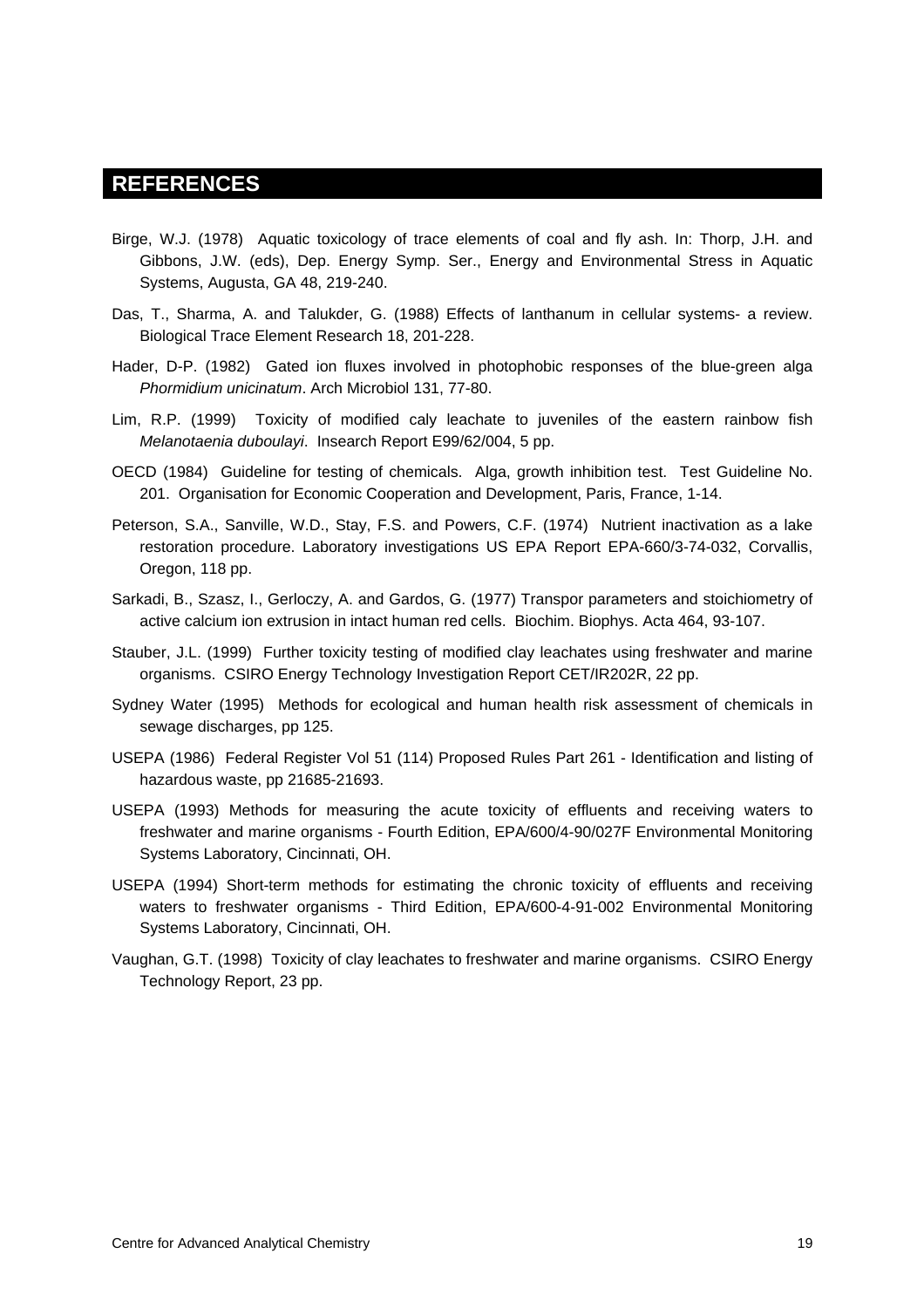# **Appendix A**

# **Toxicity of Modified Clay Leachate to Juvenile Eastern Rainbow Fish**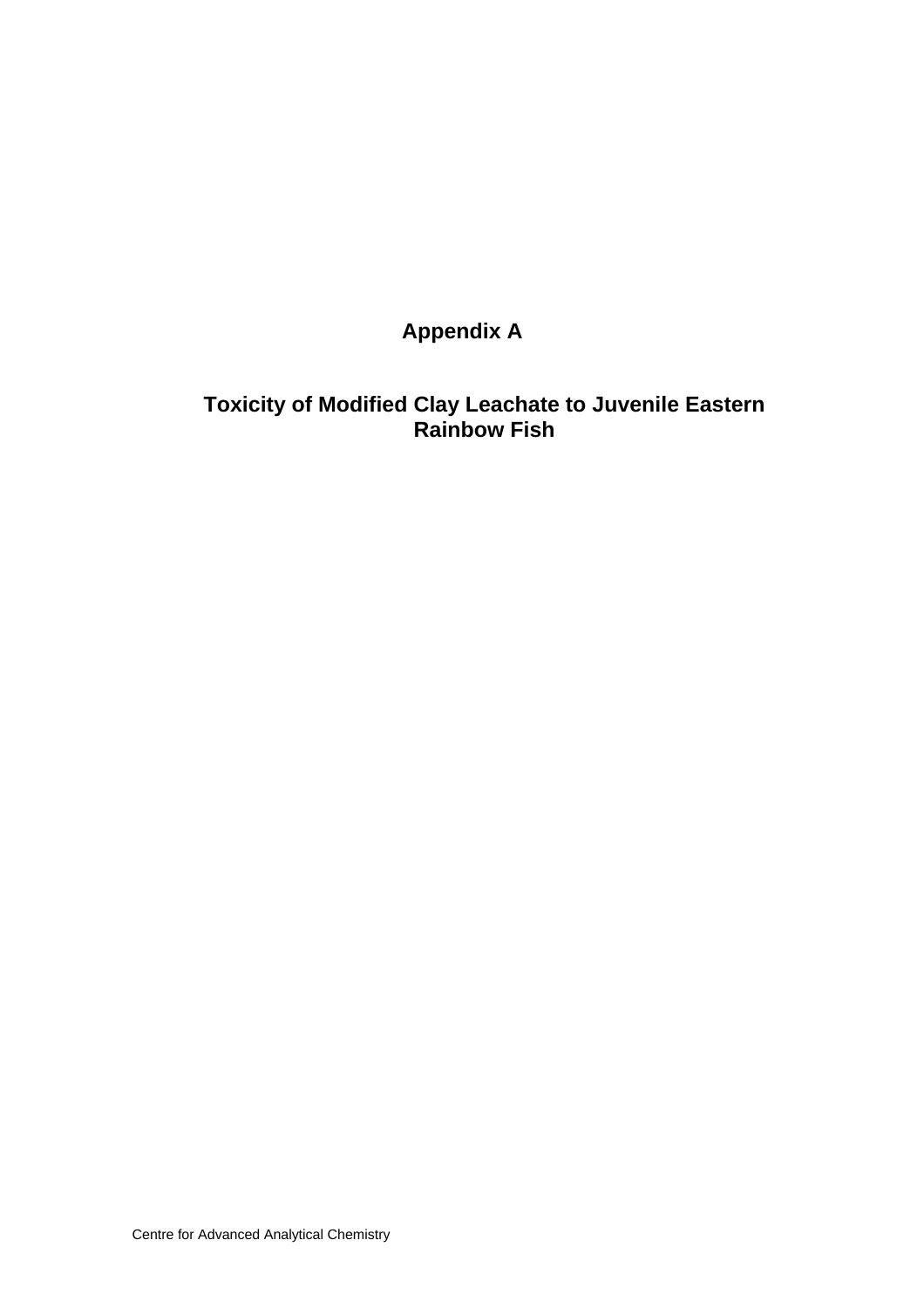# **APPENDIX B**

**Acute Toxicity of Milli-Q Leachates to** *Ceriodaphnia dubia –*  **Raw Data and Toxcalc Reports**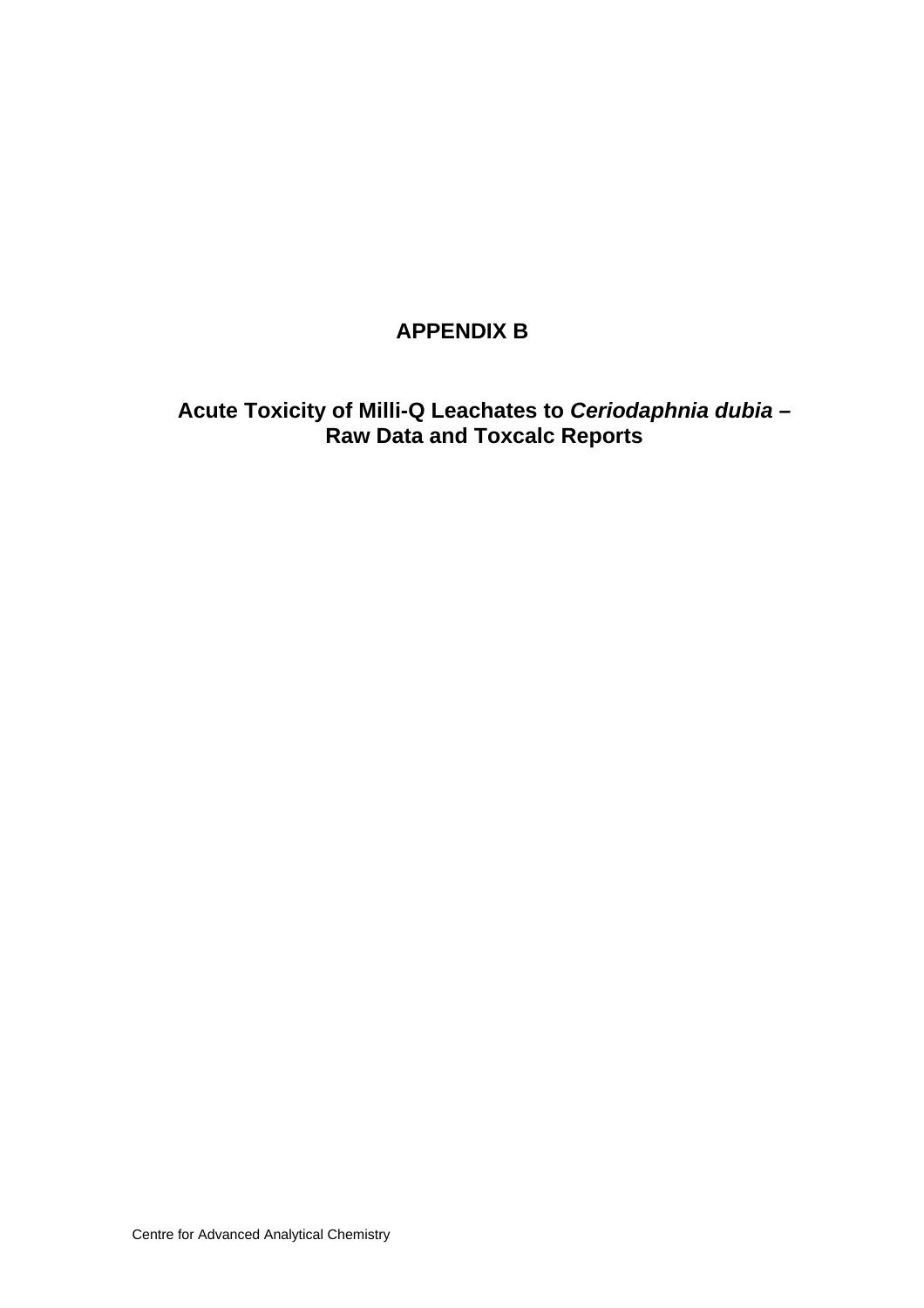# **APPENDIX C**

**Acute Toxicity of Softwater Leachates to** *Ceriodaphnia dubia –* **Raw Data and Toxcalc Reports**